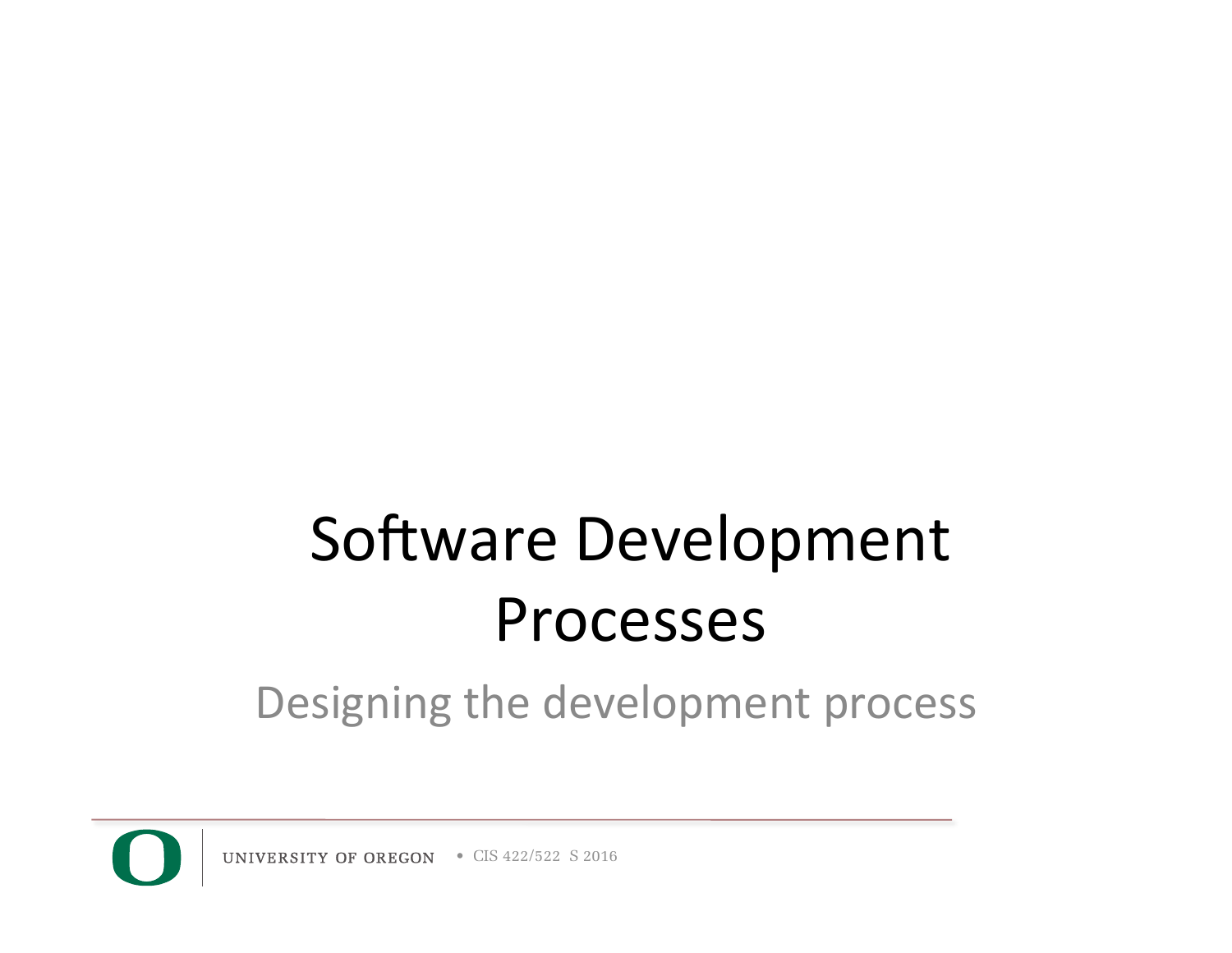### Plans & Processes

#### We make a *plan* for an individual project

*But* we seldom start from scratch ...

### A "process" or "process model" is a pattern for planning and managing projects

• May follow a pattern used by many organizations, e.g., "Extreme programming", "Rational unified process *(RUP)", "scrum", "waterfall", "spiral model"*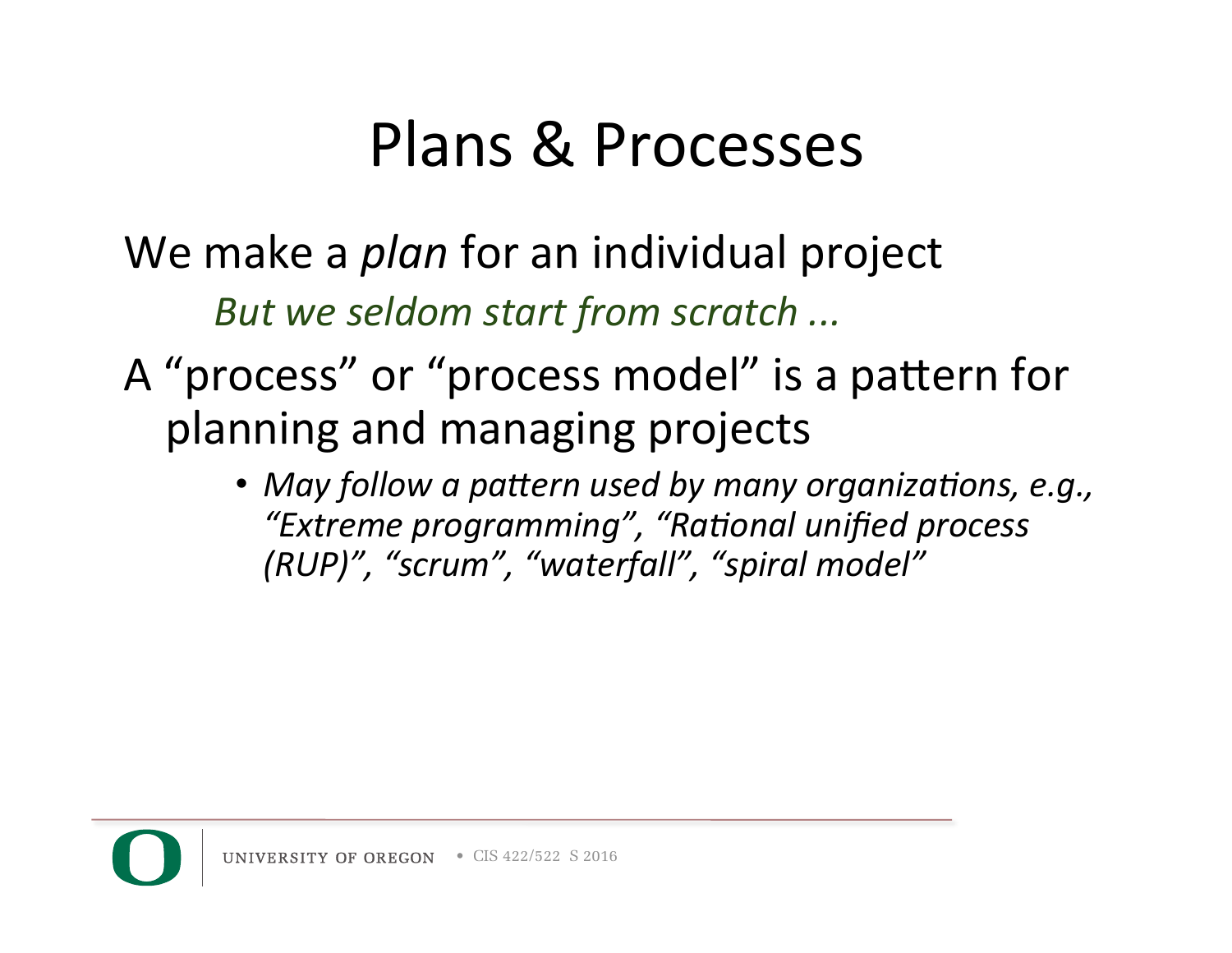# Styles & Instances

- In cooking: North Italian  $>$  risotto  $>$  risotto ala Milanese  $>$  tonight's risotto ala Milanese with chicken and chantarelle
- In airplanes: Jet airliner > wide body twin-engine > Dreamliner 787
- In software processes
	- Waterfall  $>$  Waterfall as practiced at XXX corp  $>$  This project
	- Agile > Scrum > EA's Scrum > Zelda meets Godzilla
	- Process family > process model > adapted process > project plan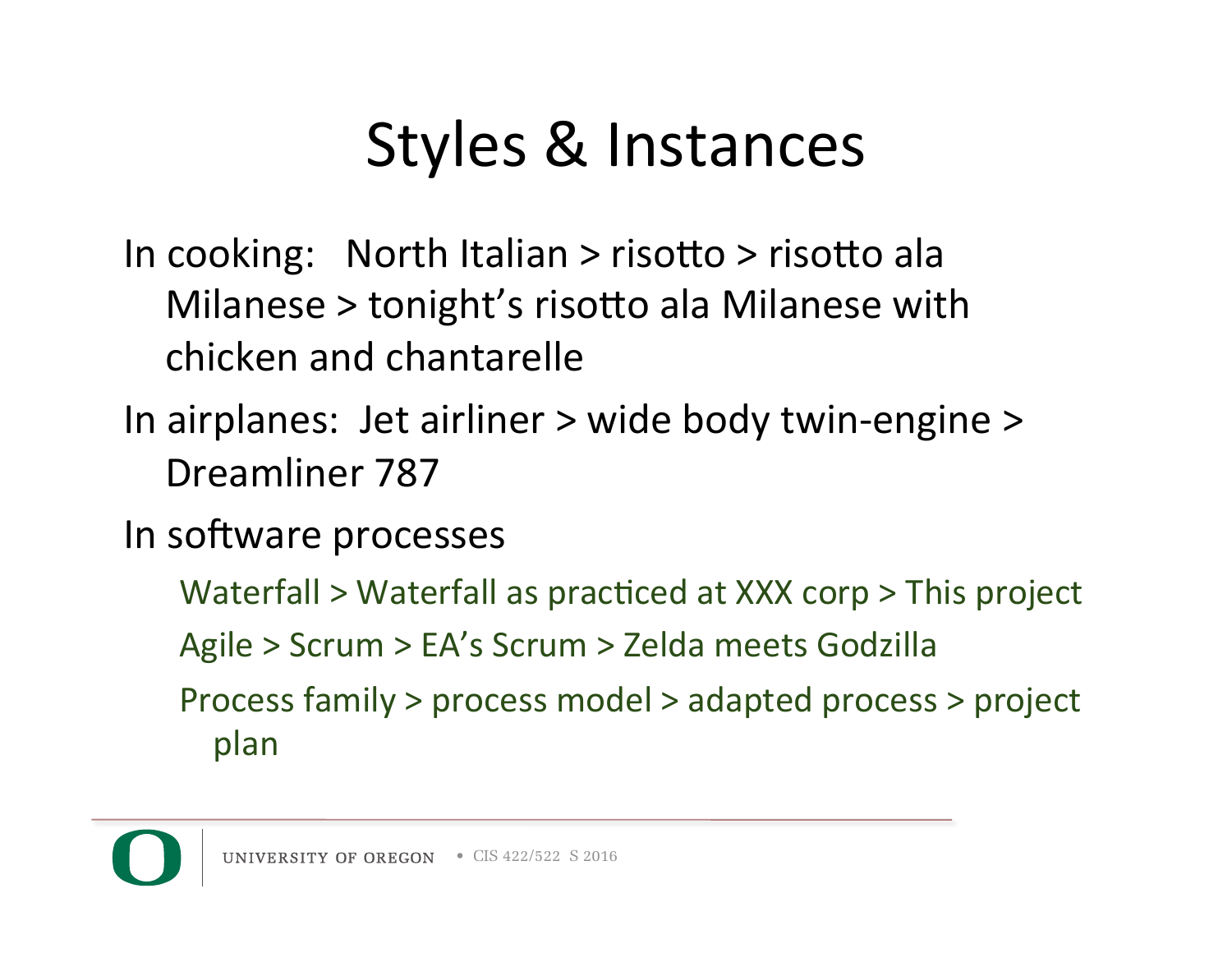# Typical Goals

Intellectual manageability

Predictability 

• ability to make a reasonably accurate plan

Visibility 

• ability to monitor ("how are we doing?")

Flexibility, Feedback

• ability to acquire and adjust to new information and circumstances 

Relative priority of these goals will vary by domain and organization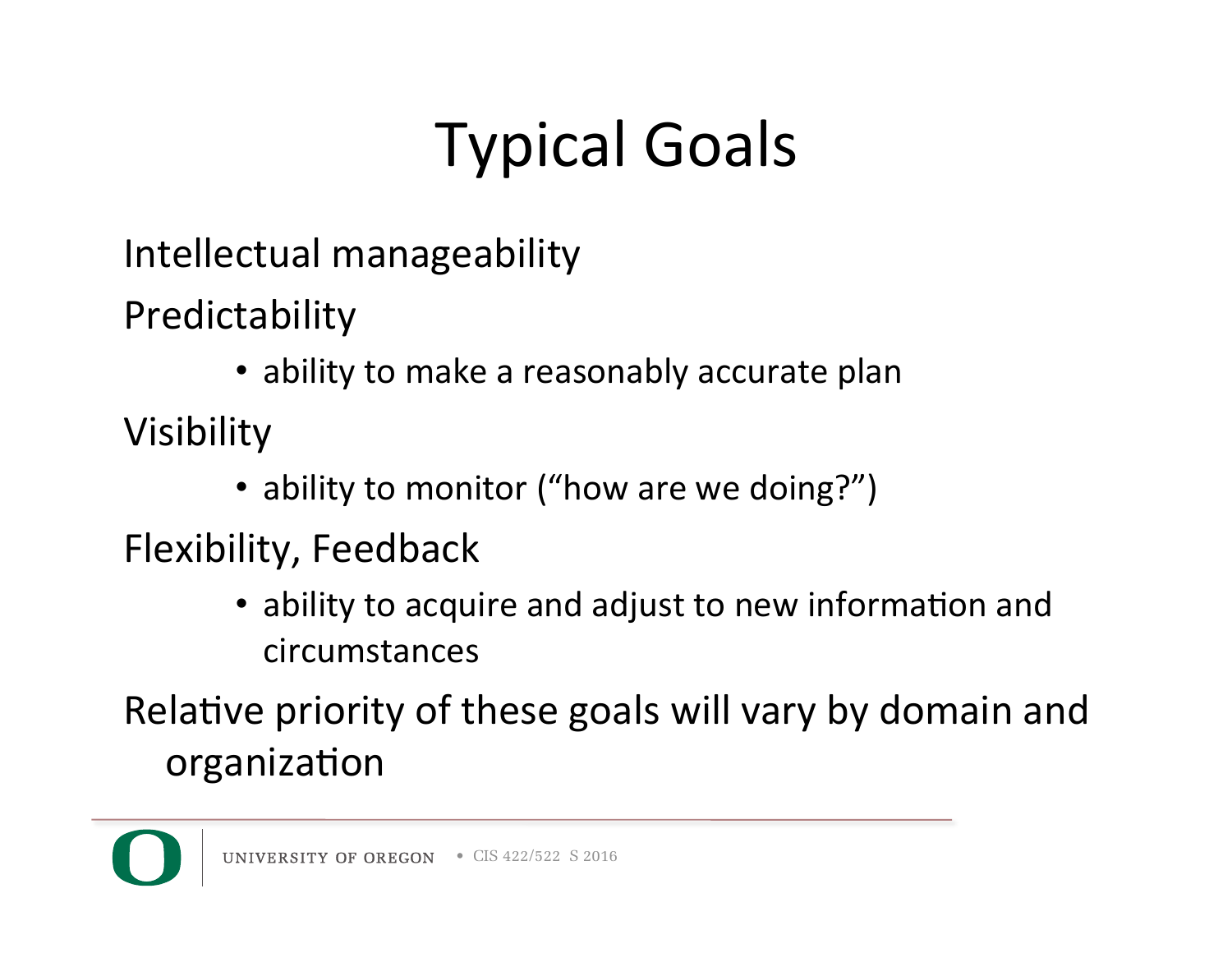### Process Models in Other Fields

Reliable, efficient production

Process improvement for quality, efficiency

Predictable production

Ability to plan, schedule, and budget production

Standardization

Economic advantage of standard processes and components 

Automation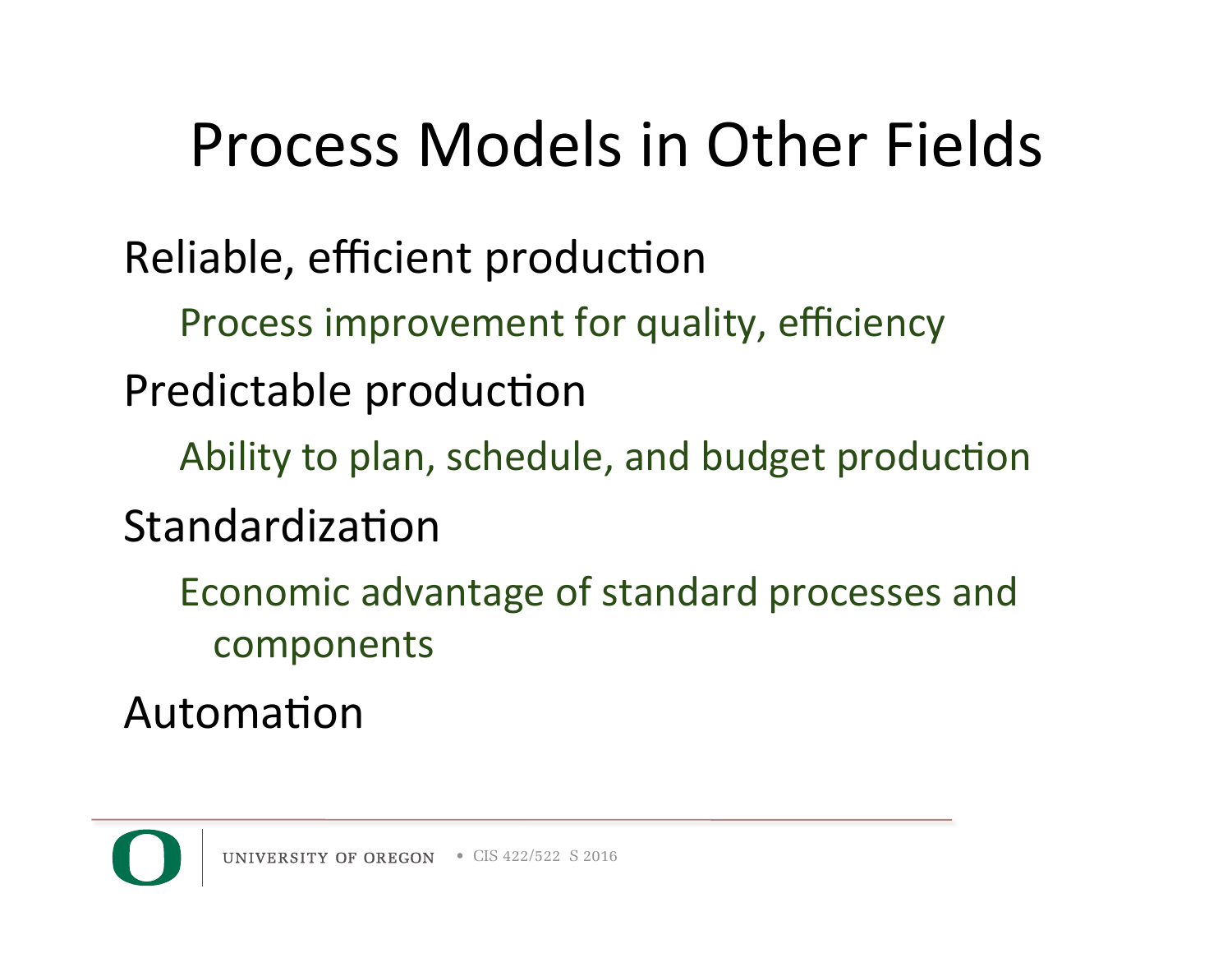### The "Waterfall" model

- Inspired by industrial product development cycles, esp. aircraft
- A document-based model
	- Stages in development are marked by completion of documents
	- Feedback and feed-forward are through documents
- Several variations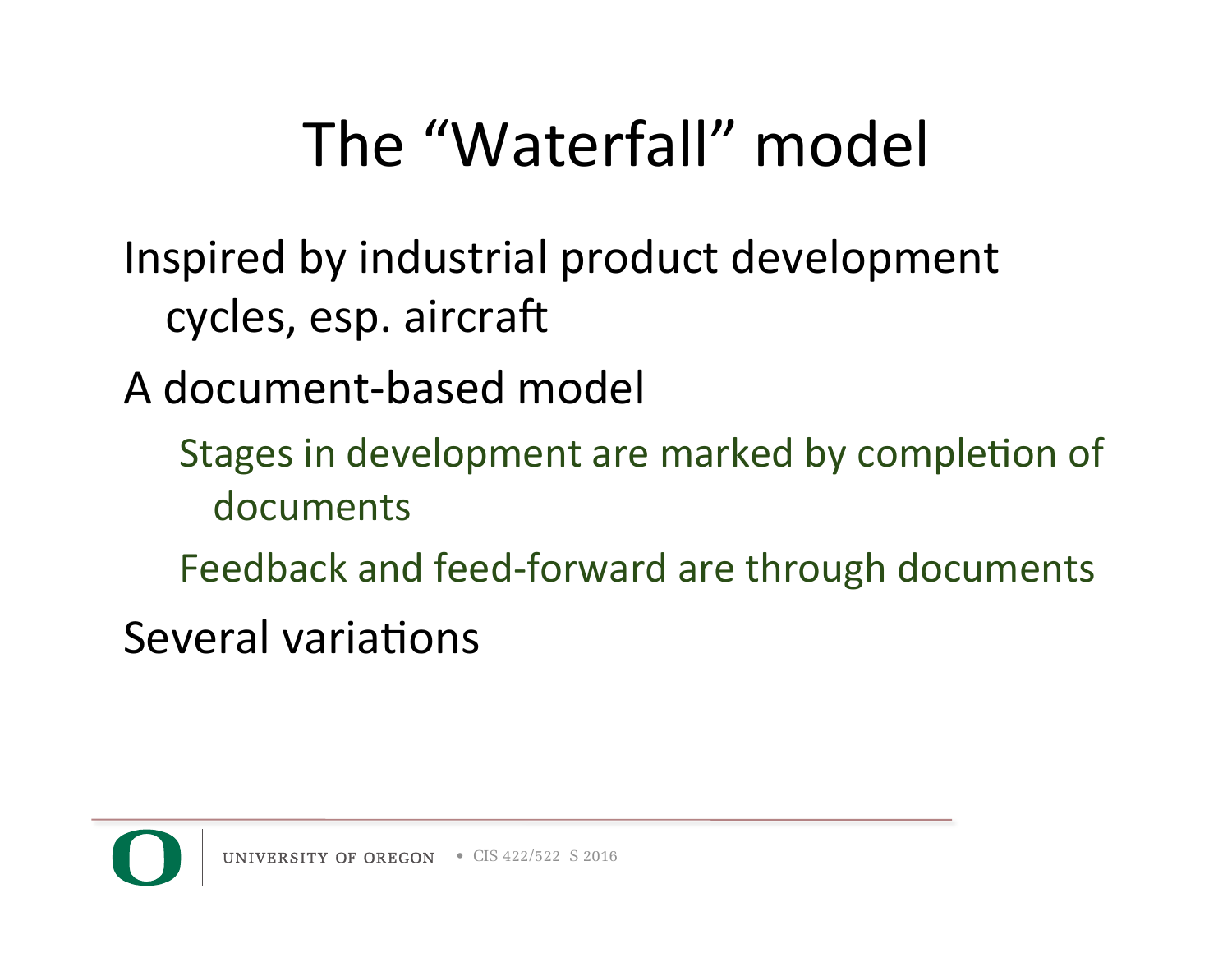# Waterfall Model (example)

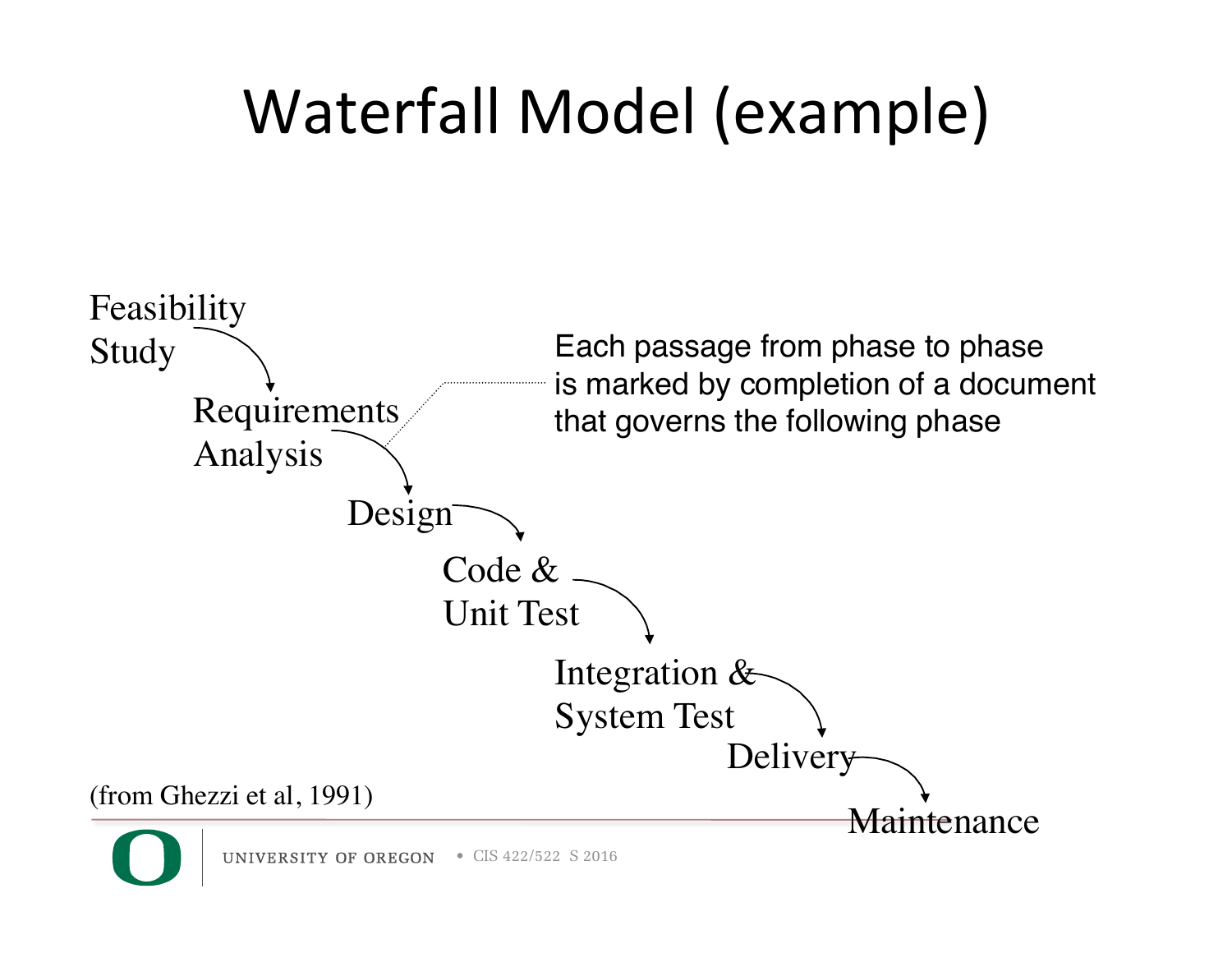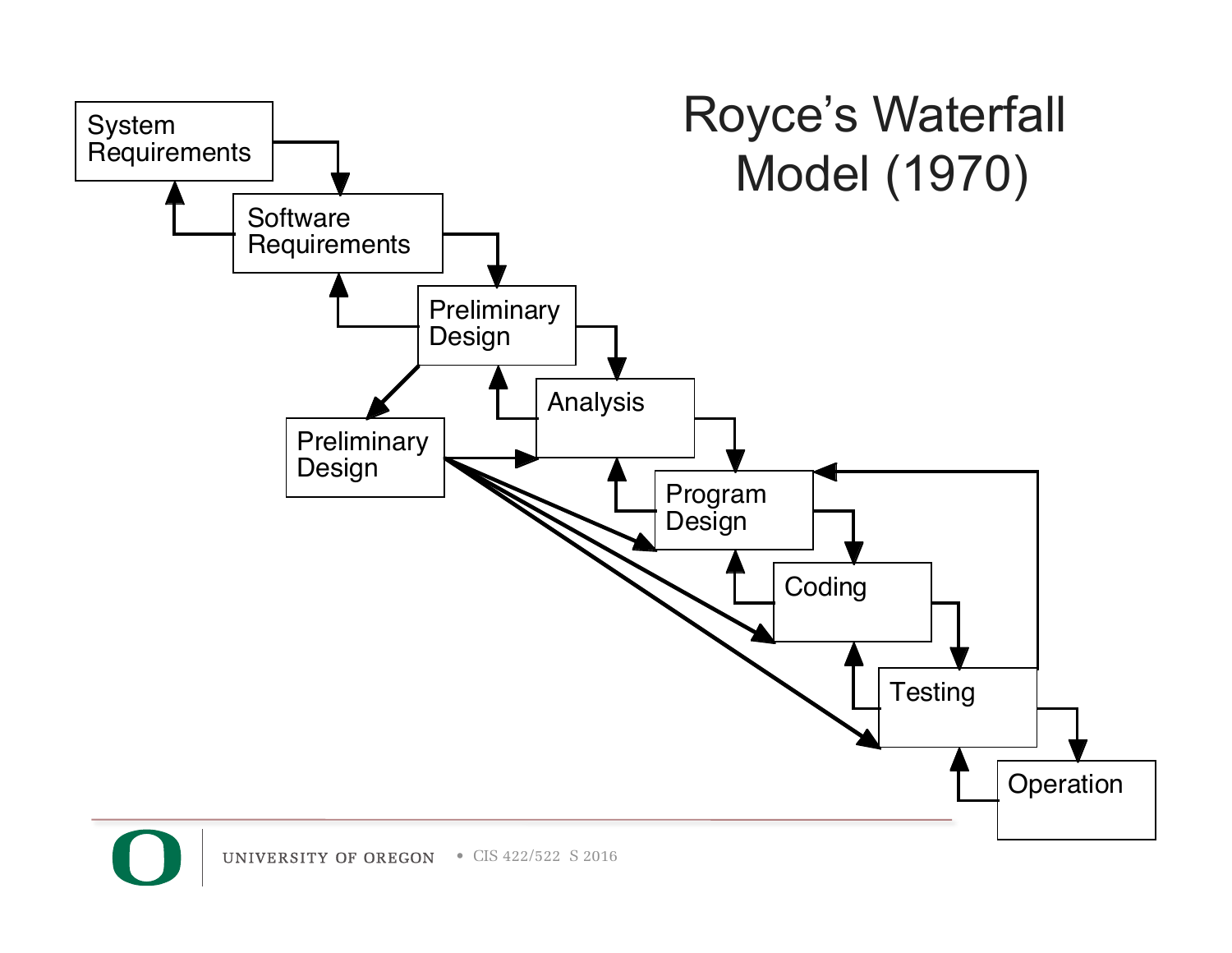### Waterfall Model Phase



Goal is an output document consistent with the input document; an "error" is an inconsistency Phase is complete when document is finished Each phase has specific methods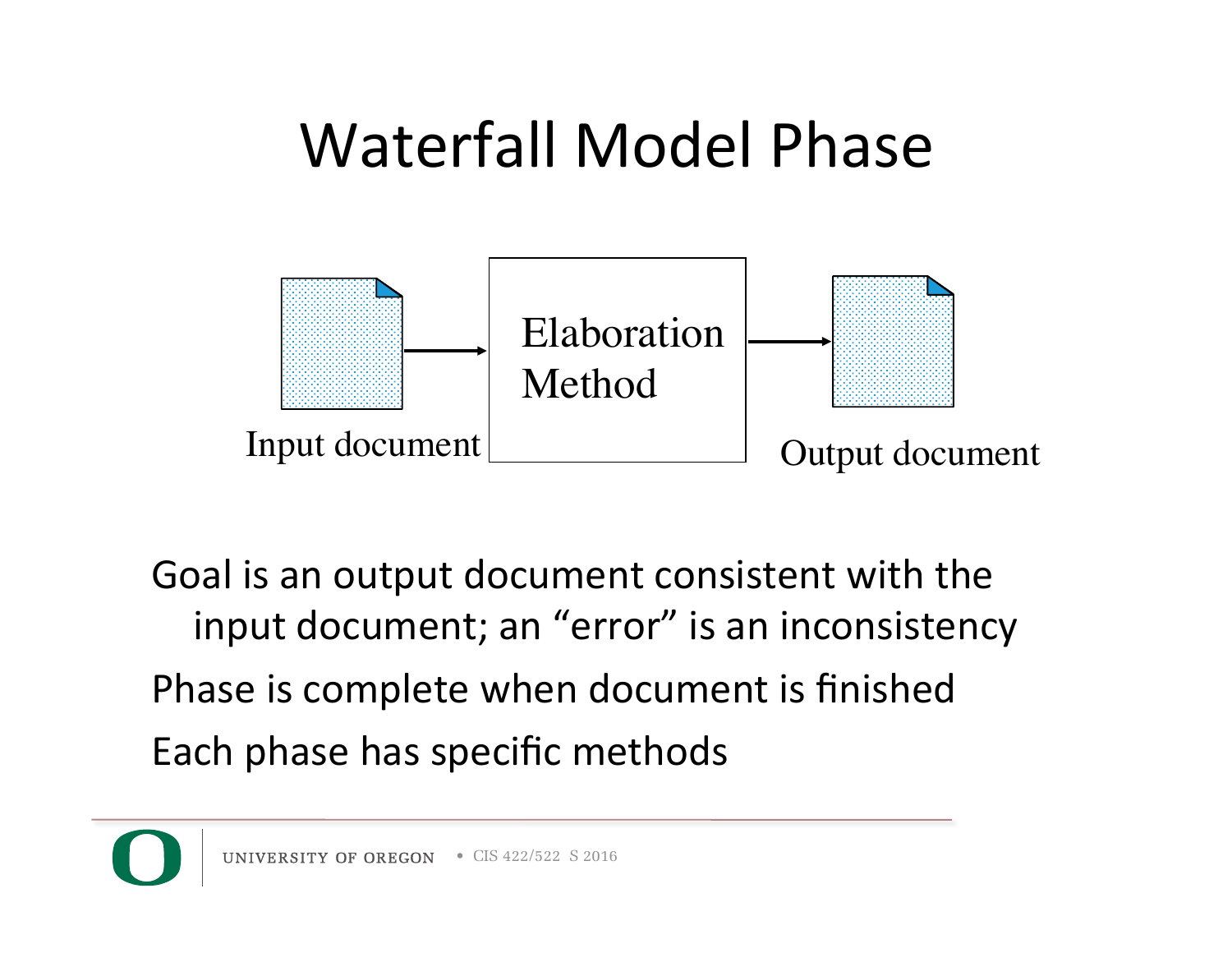# Characteristics of the Waterfall Model

- Limited iteration
	- Naive version is purely sequential; more commonly there is some iteration and adjustment, but the model is highly sequential
- "Big bang" development
	- Beginning from nothing
	- Ending with a single delivery of a single product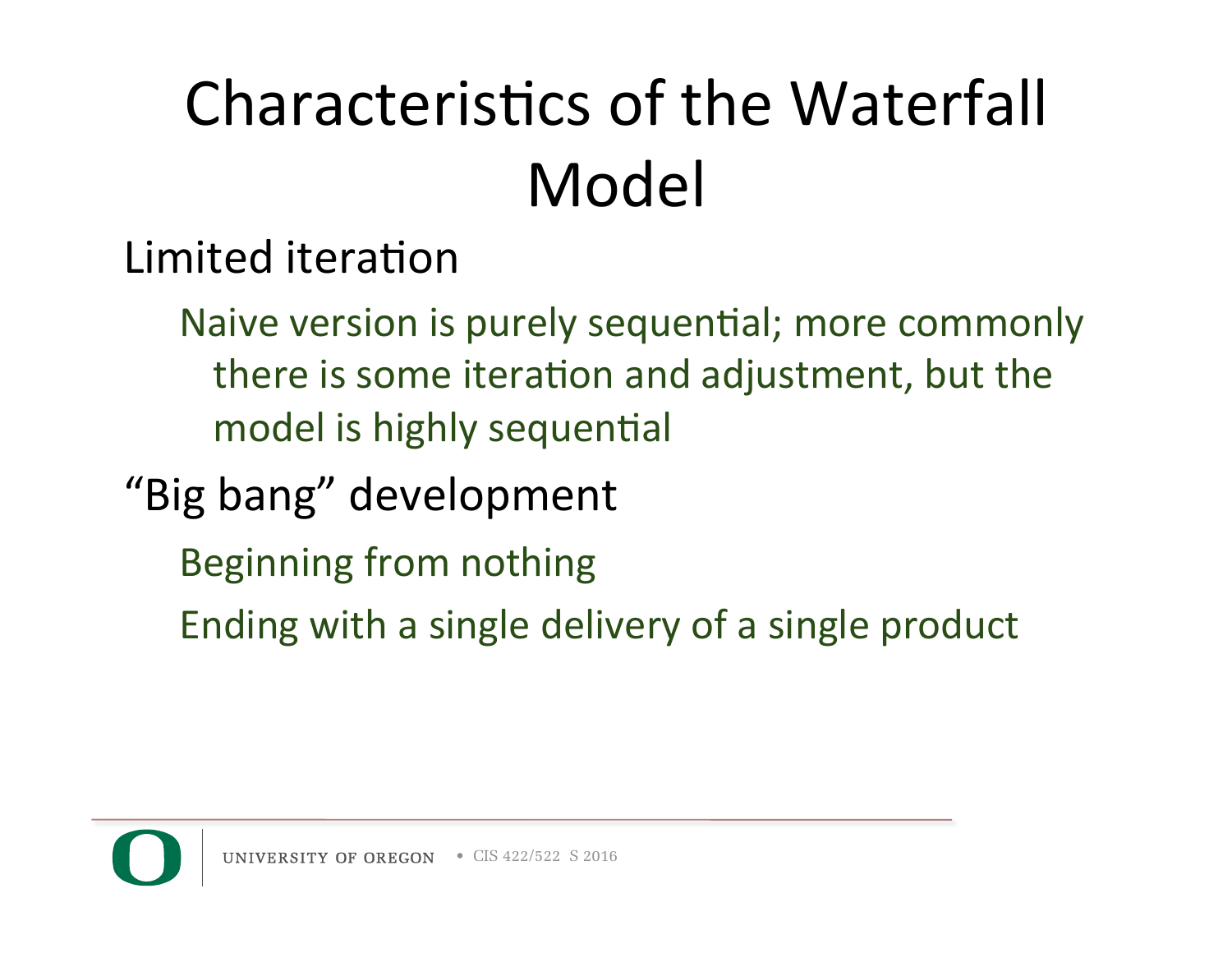### How does waterfall satisfy goals of a process model?

Intellectual manageability

Predictability 

• ability to make a reasonably accurate plan

Visibility 

• ability to monitor ("how are we doing?")

Flexibility, Feedback

• ability to acquire and adjust to new information and circumstances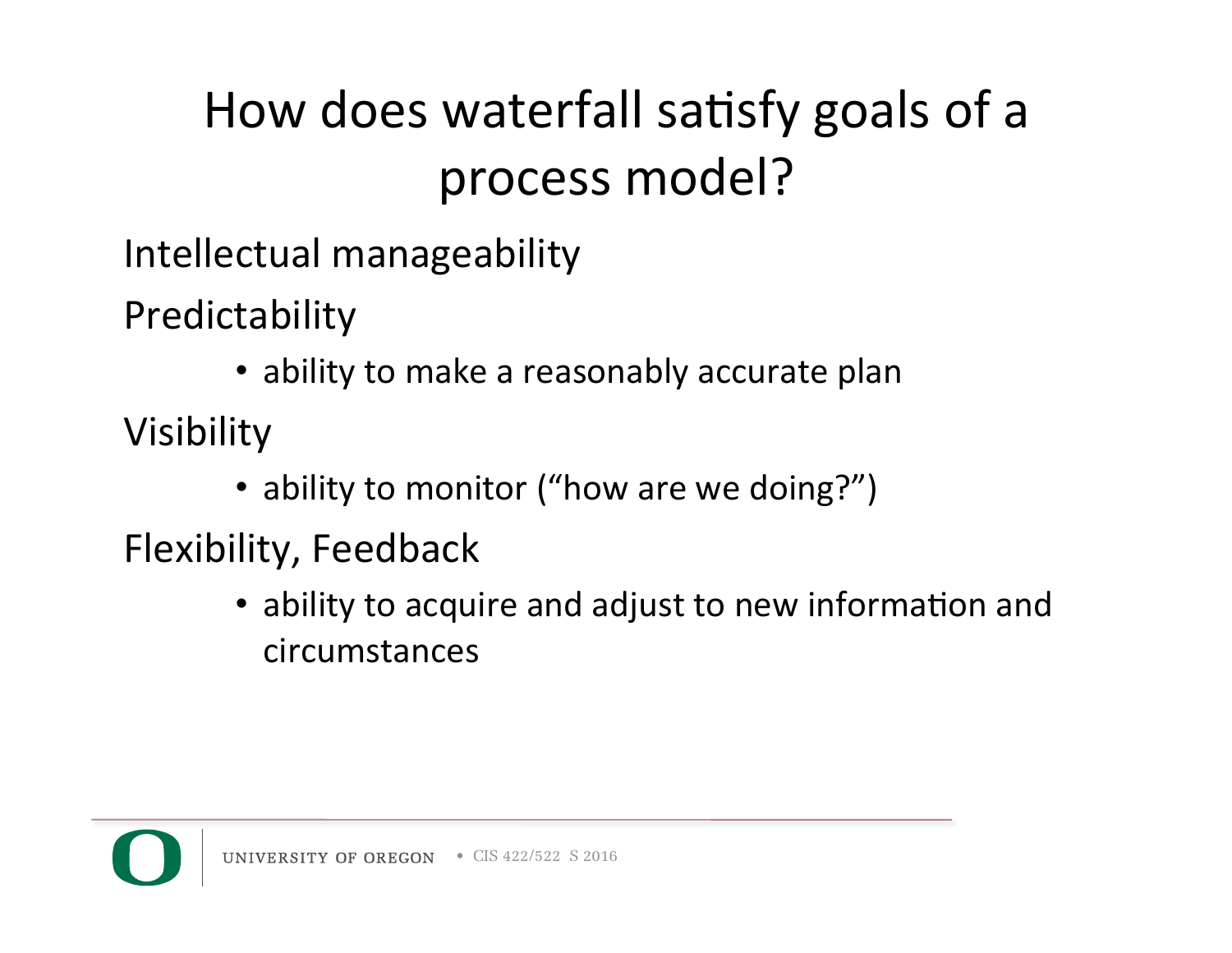### **Spiral Model** (Risk-driven evolutionary development)

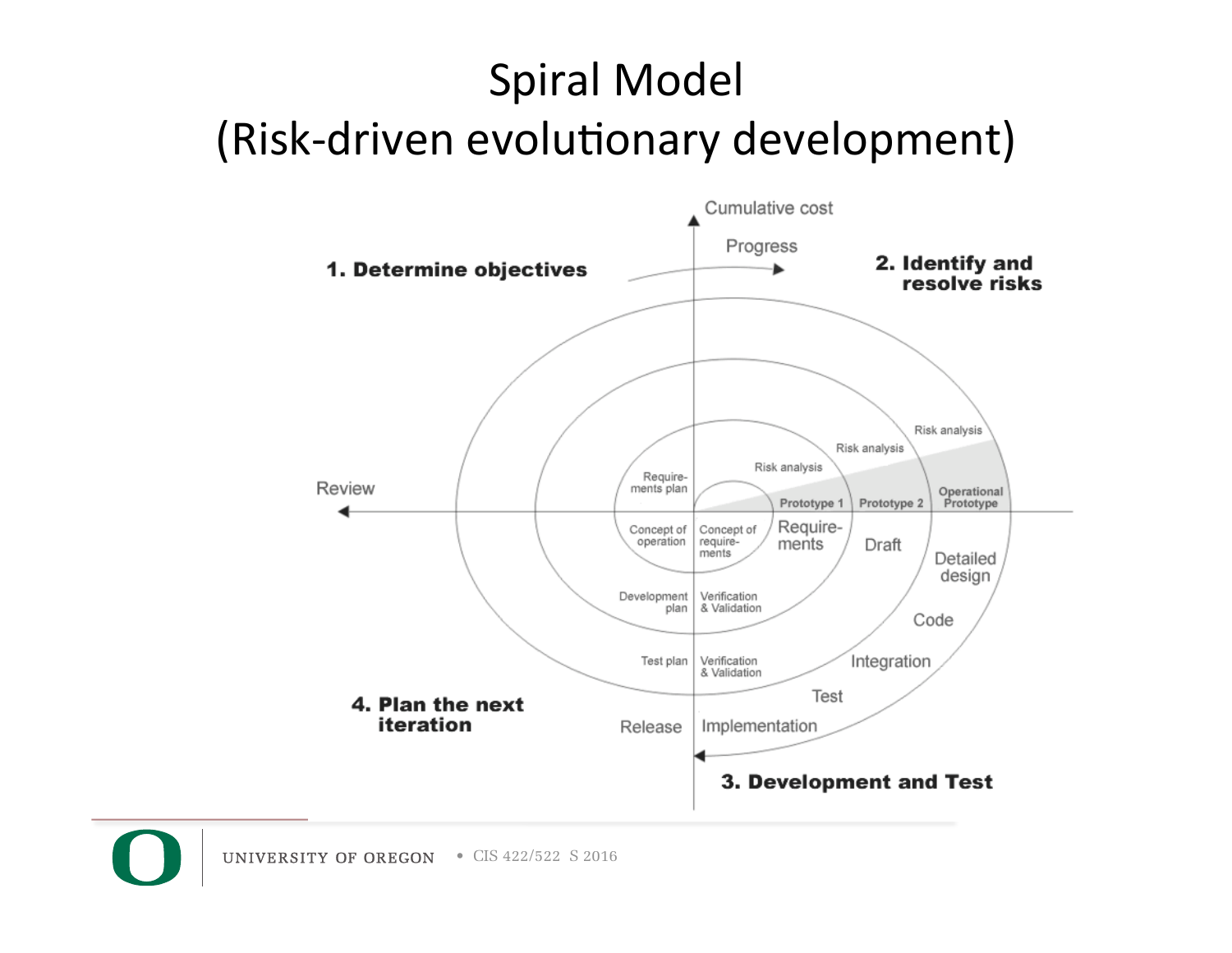### In each "turn" of the spiral

#### Problem definition

Determine objectives (qualities to achieve)

Identify alternatives and constraints

Risk analysis 

Determine risks

Gain information (typically through prototyping)

Develop & verify next level "product"

may be only requirements, or design

Plan next phase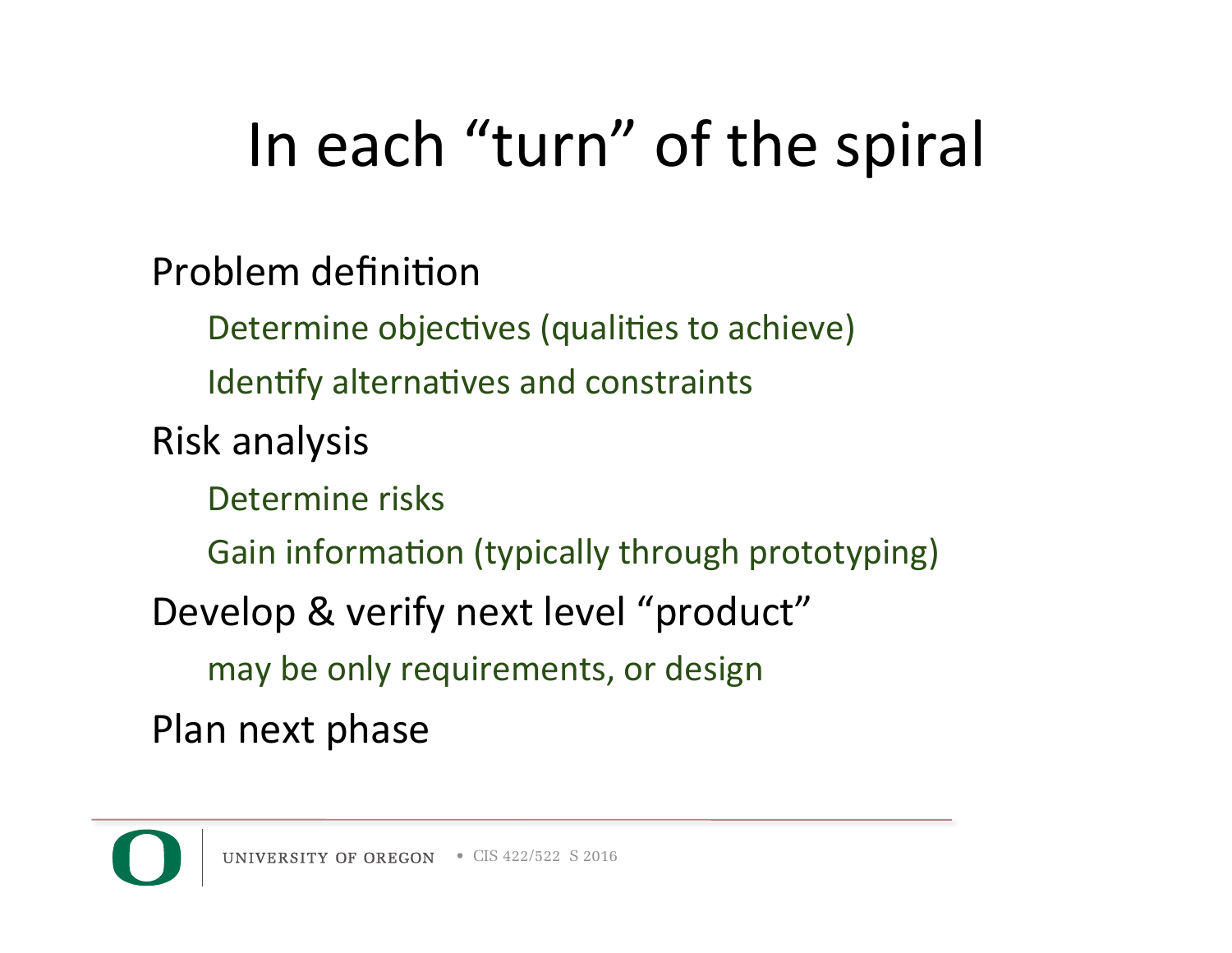### Phased Projects

### Develop & Deliver in Increments

May repeat entire waterfall model in each increment 

Goals: 

- Keep clients/customers happy
- Improve requirements through feedback
- Improve process visibility through more frequent milestones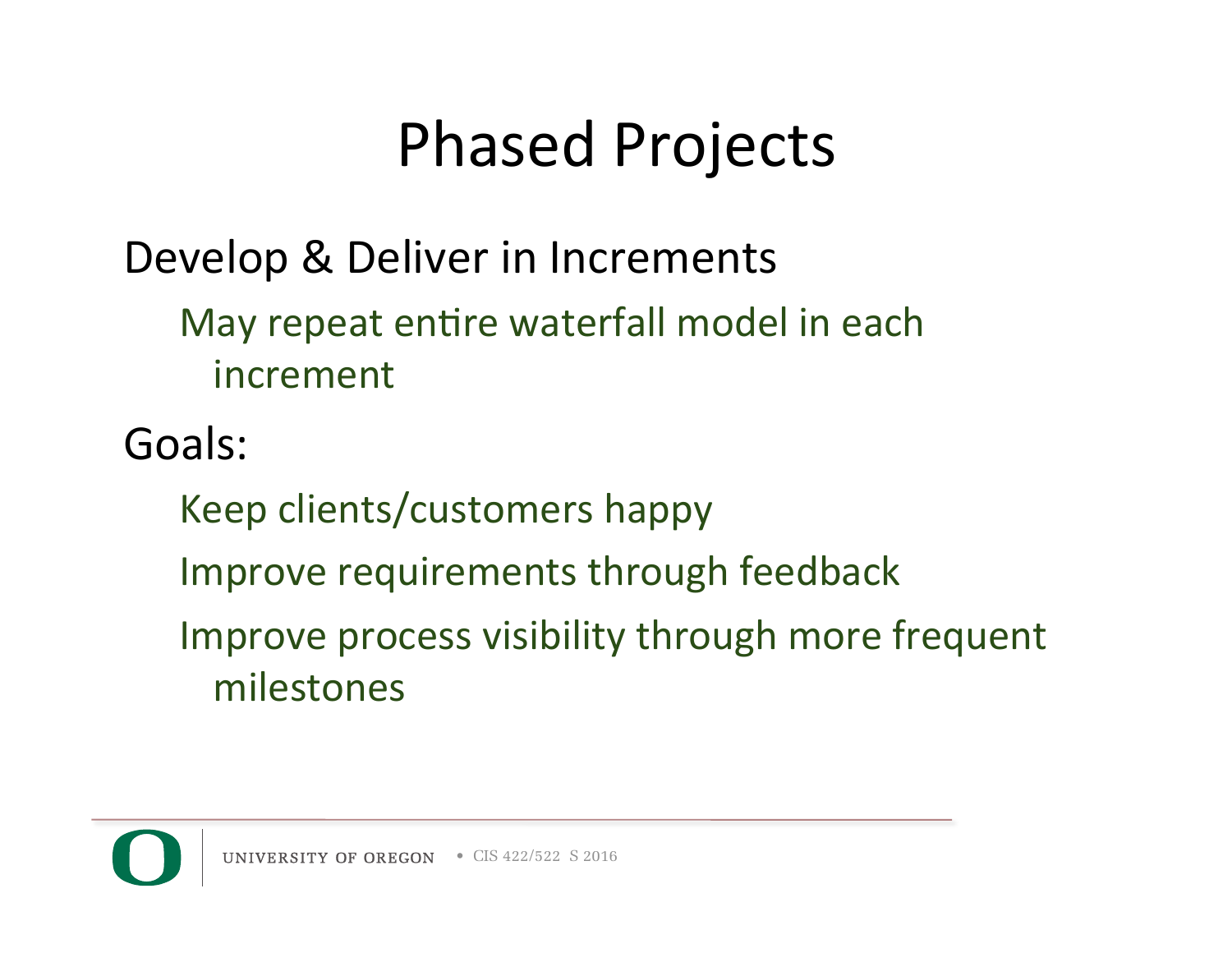# Prototypes vs. Incremental Deliveries

The primary goal of a prototype is *information* 

Should address the most significant risks

- Incremental deliveries should be useful
	- May avoid the highest risks

These goals are in conflict!

- It is sometimes possible to serve both purposes
- *but* ... Many "prototypes" fail to serve either purpose, because developers fail to distinguish goals and plan accordingly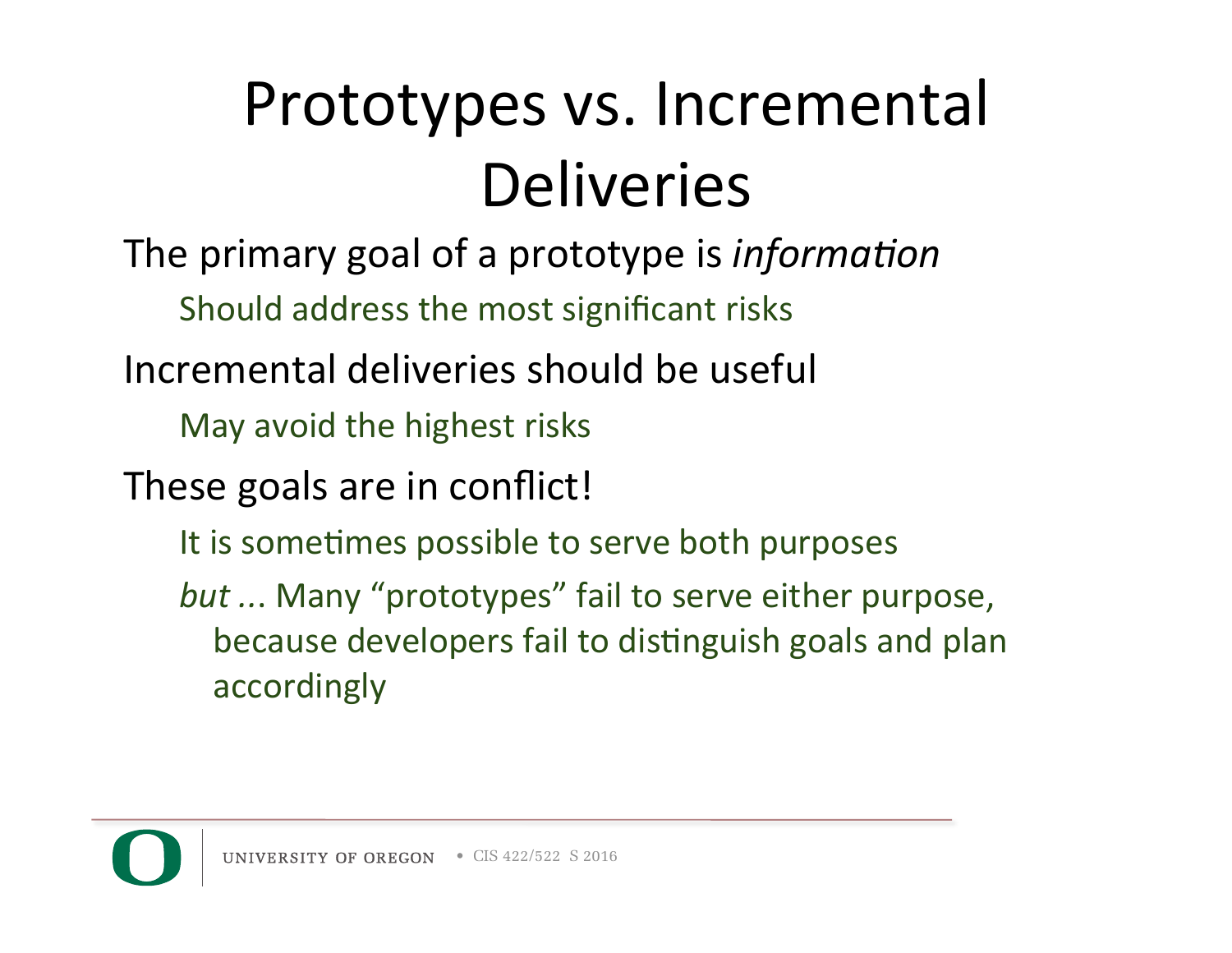# Prototyping for Information

#### Requirements clarification

Users "learn what they want" by using the prototype Implicit requirements are identified through failure Human interface can be assessed and refined

#### Design alternatives

- Performance, complexity, capacity, ...
- Requires evaluation plan *before* implementation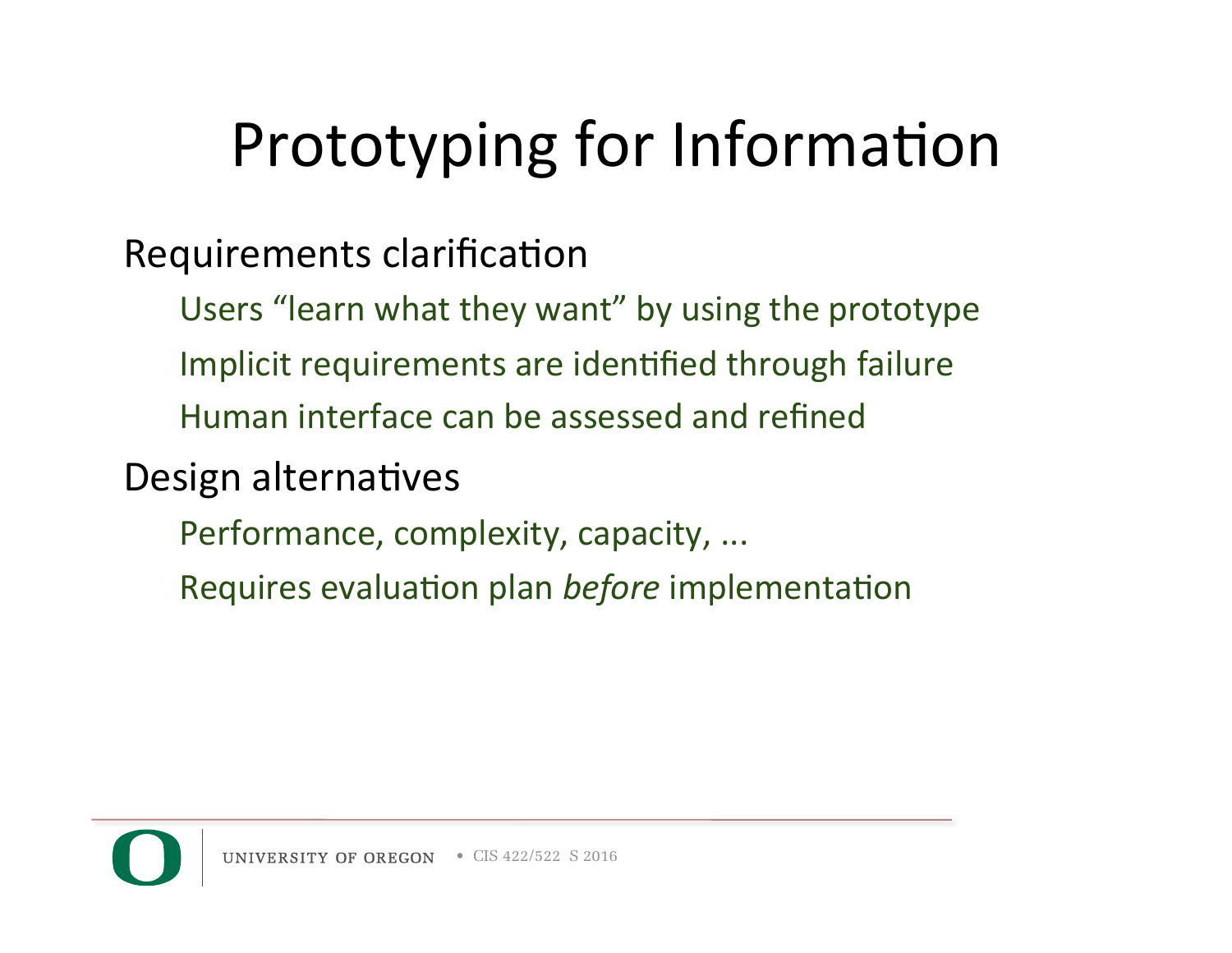### "Agile methods"

### A reaction to problems with "waterfall" methods: Same goals, different means XP, Scrum, RAD, ...

### Predictability, Visibility: Through incremental development

• Rapid feedback, continuous adjustment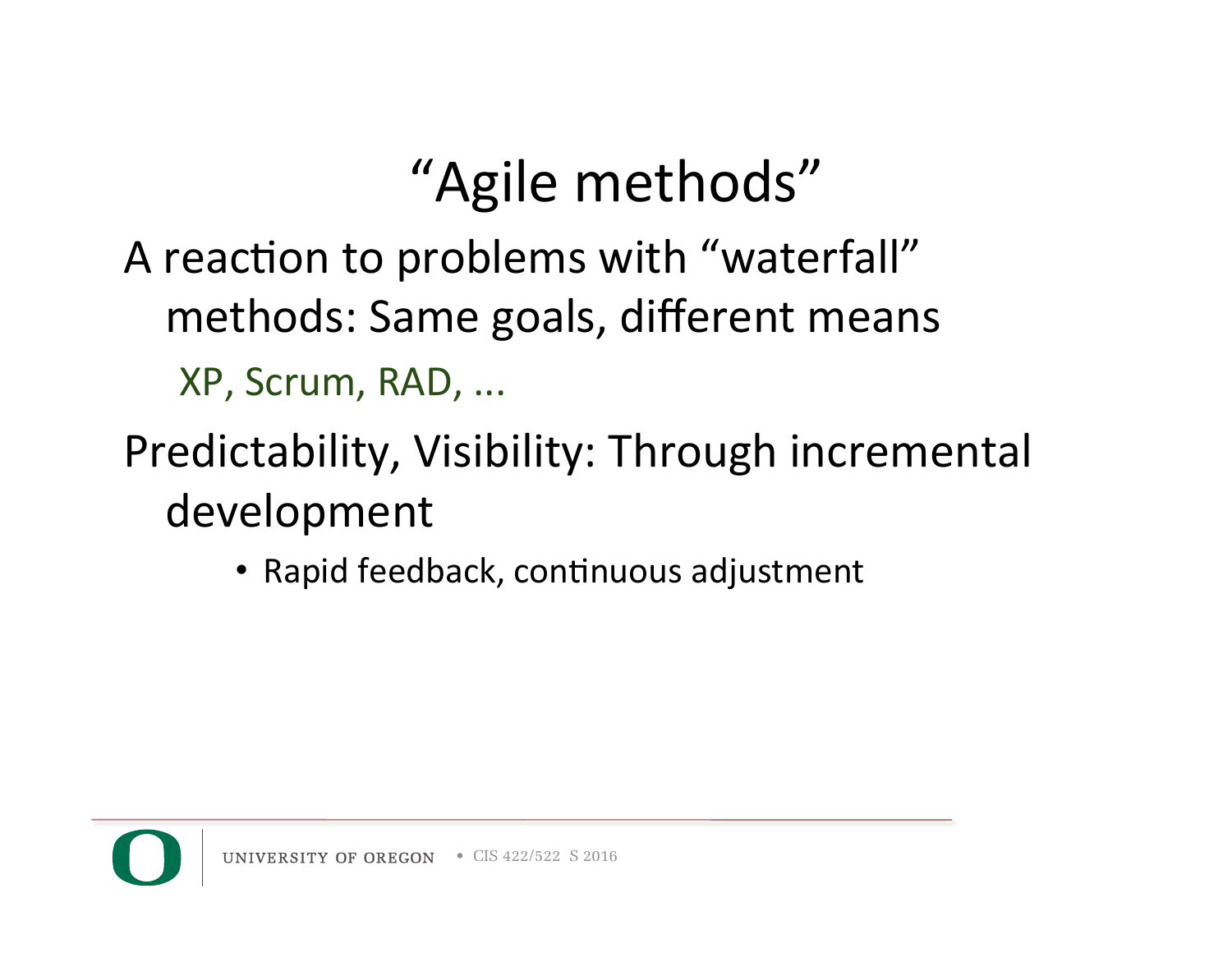# Agile? Huh?

### Agile:

marked by ready ability to move with quick easy grace <an agile dancer>

having a quick resourceful and adaptable character <an agile mind>

 (Merriam-Webster) 

As versus: perceived slow, clumsy movement of conventional software development processes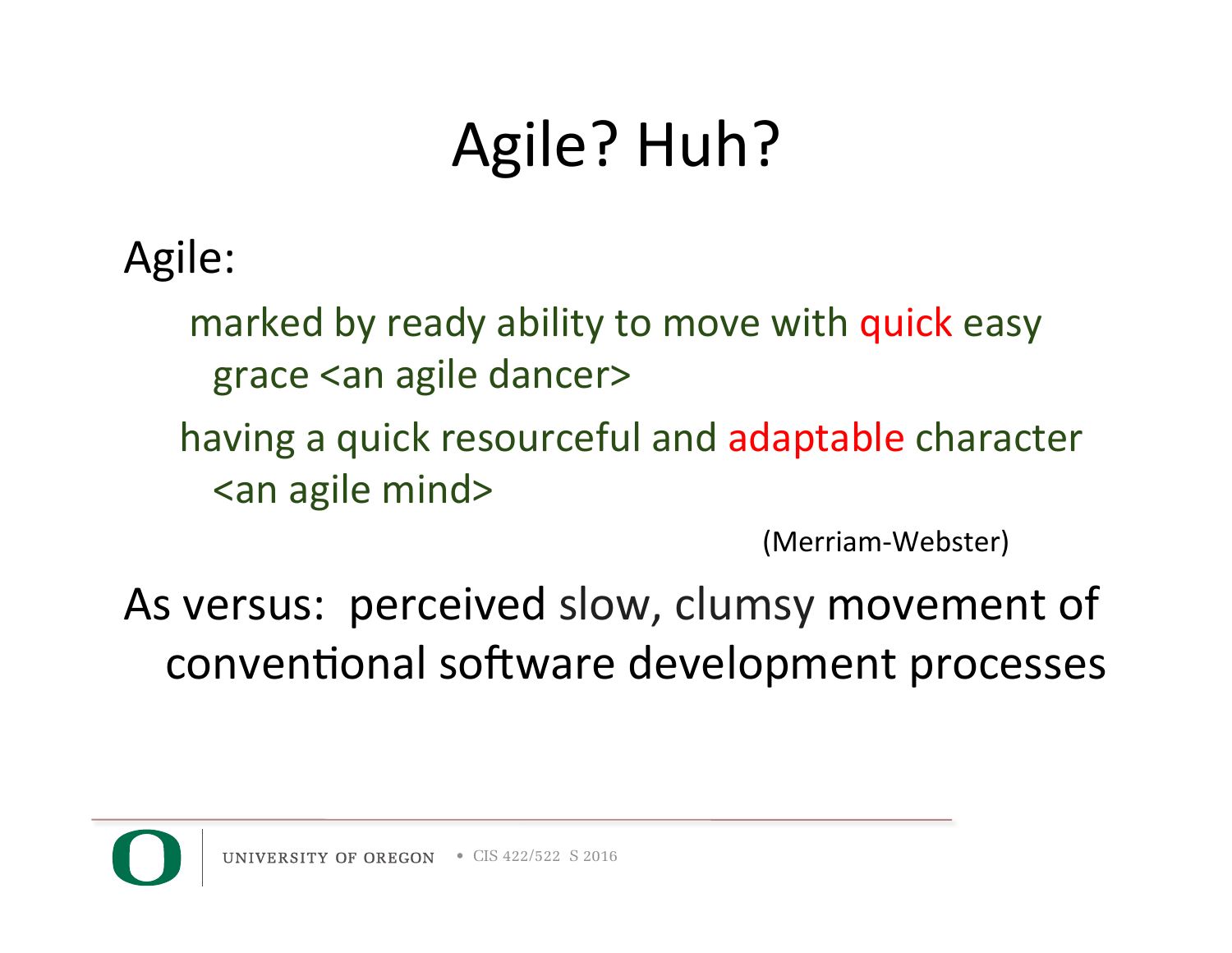# Cycle time, adaptability

- Waterfall model: Freeze requirements early, then be consistent
	- Boehm: "Plan the flight, fly the plan"
	- Problem: "Now that I see it, that's not what I wanted"
- Spiral, iterative: Multiple cycles of requirements, design, implementation
- Agile: Radically shortened, with skipped steps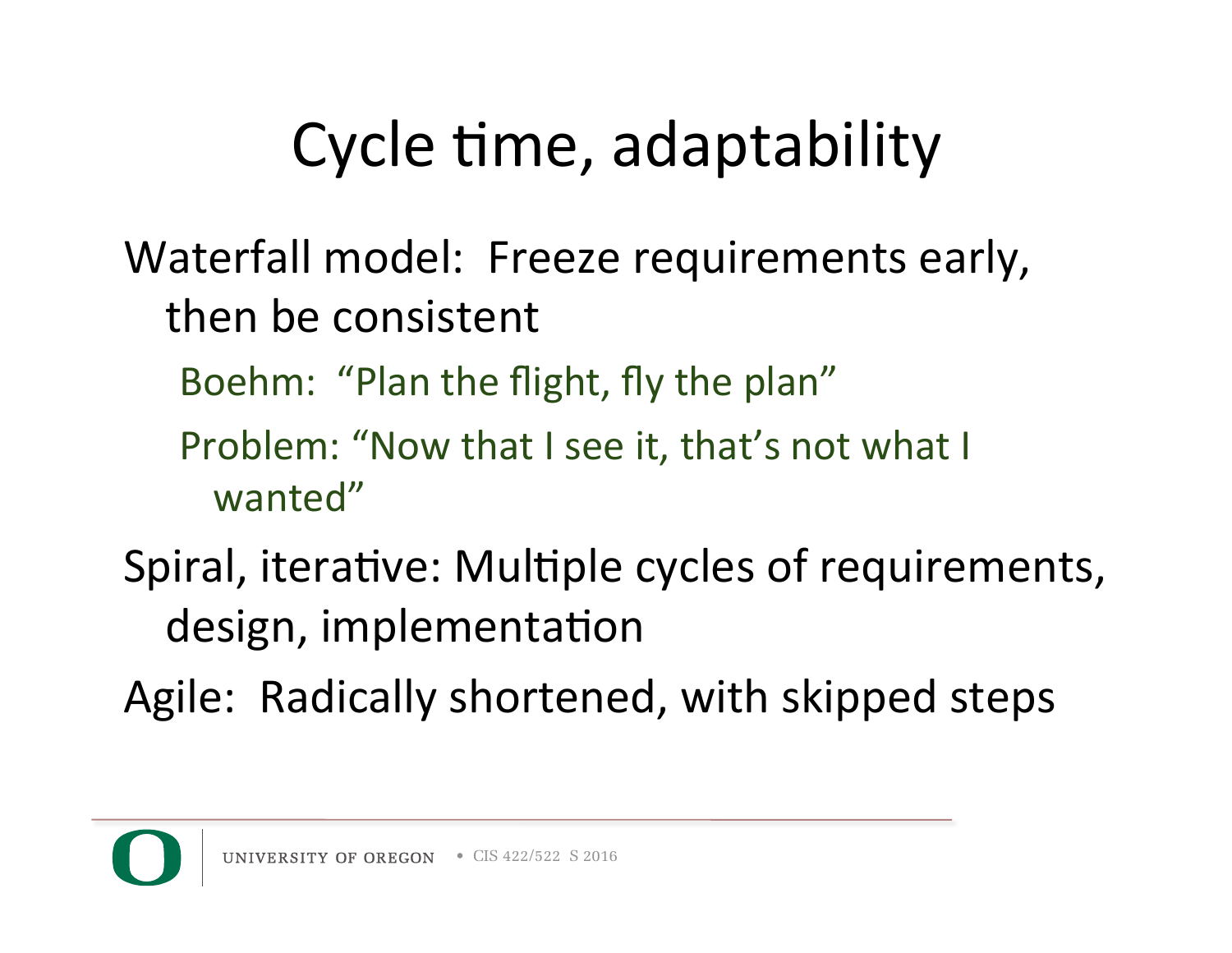### Plan vs Adapt (per Martin Fowler)

Classic engineering is based on planning

- Carpenter's rule: Measure twice, cut once (a good rule if you're cutting something physical)
- Change (new requirements, unanticipated difficulties) are a problem. Avoid it if you can.
- Agile methods welcome change
	- Resistance is futile. Don't try to predict, don't try to prevent, just adapt. Take one useful step, then plan the next.
	- Assume competence and good will.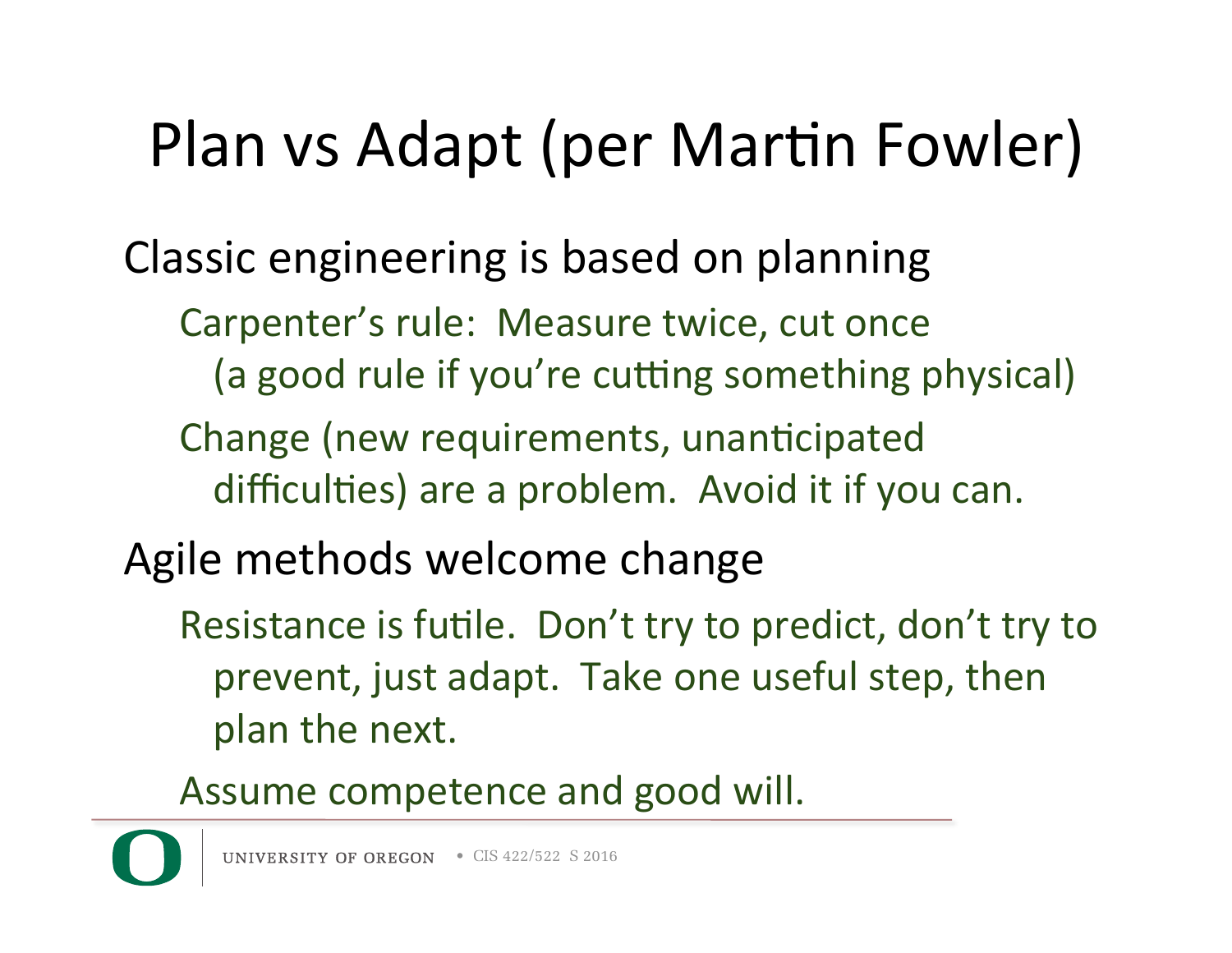### Code vs Design

Conventional view:

Requirements and design are creative.

- Code is a fabrication activity. Train some monkeys to write it.
- Agile view
	- Code is design. It's creative and respectable.
	- We have computers, not trained monkeys, for the fabrication step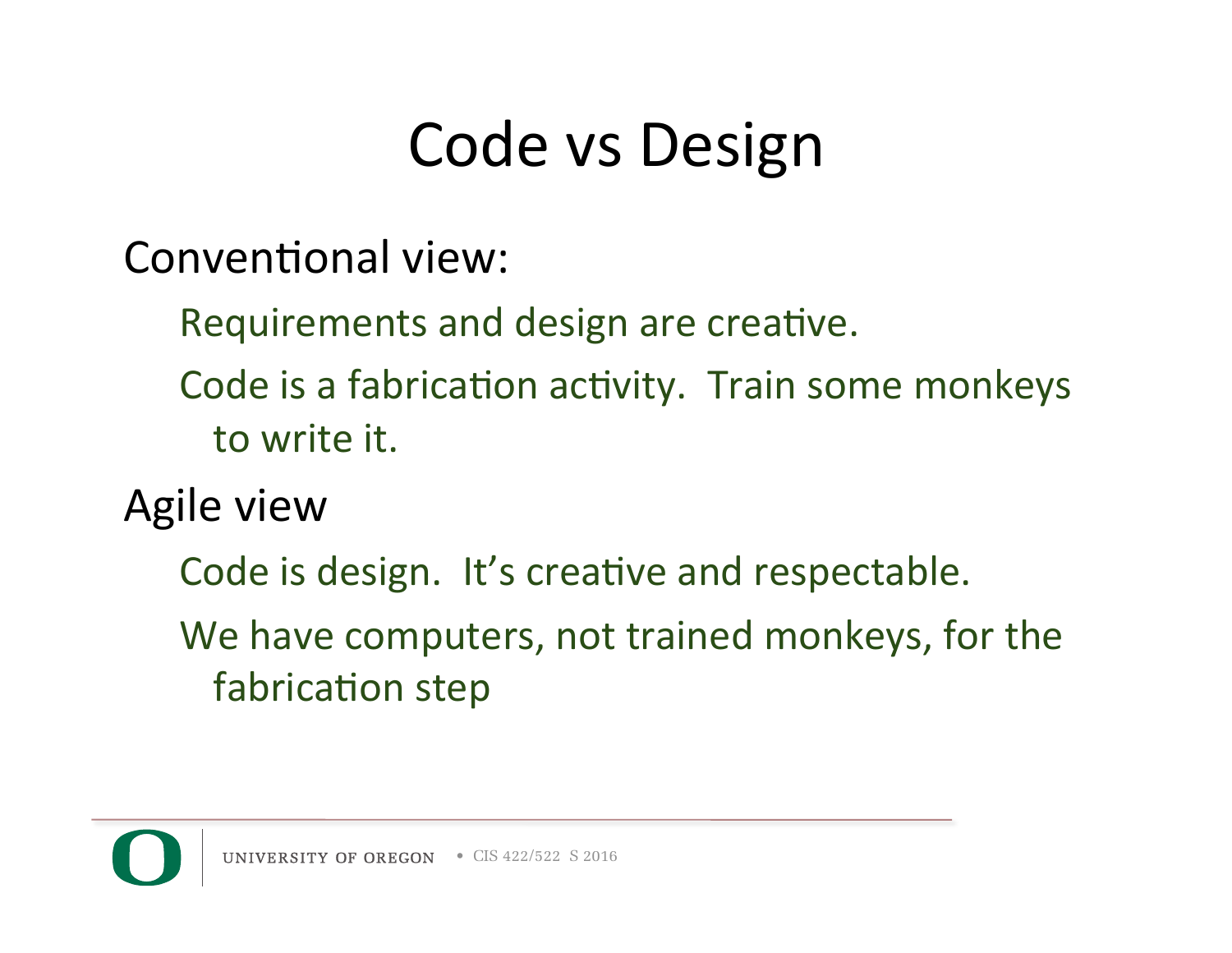### Long before XP and Scrum ...

### Rapid Application Development (IBM) No written requirements: Build, demo, repeat Intense client participation

- "Workshops" for goals and (especially) scope
- Client as collaborator: rapid cycle of choosing next step

#### Timeboxing

Small, flat teams, using standard frameworks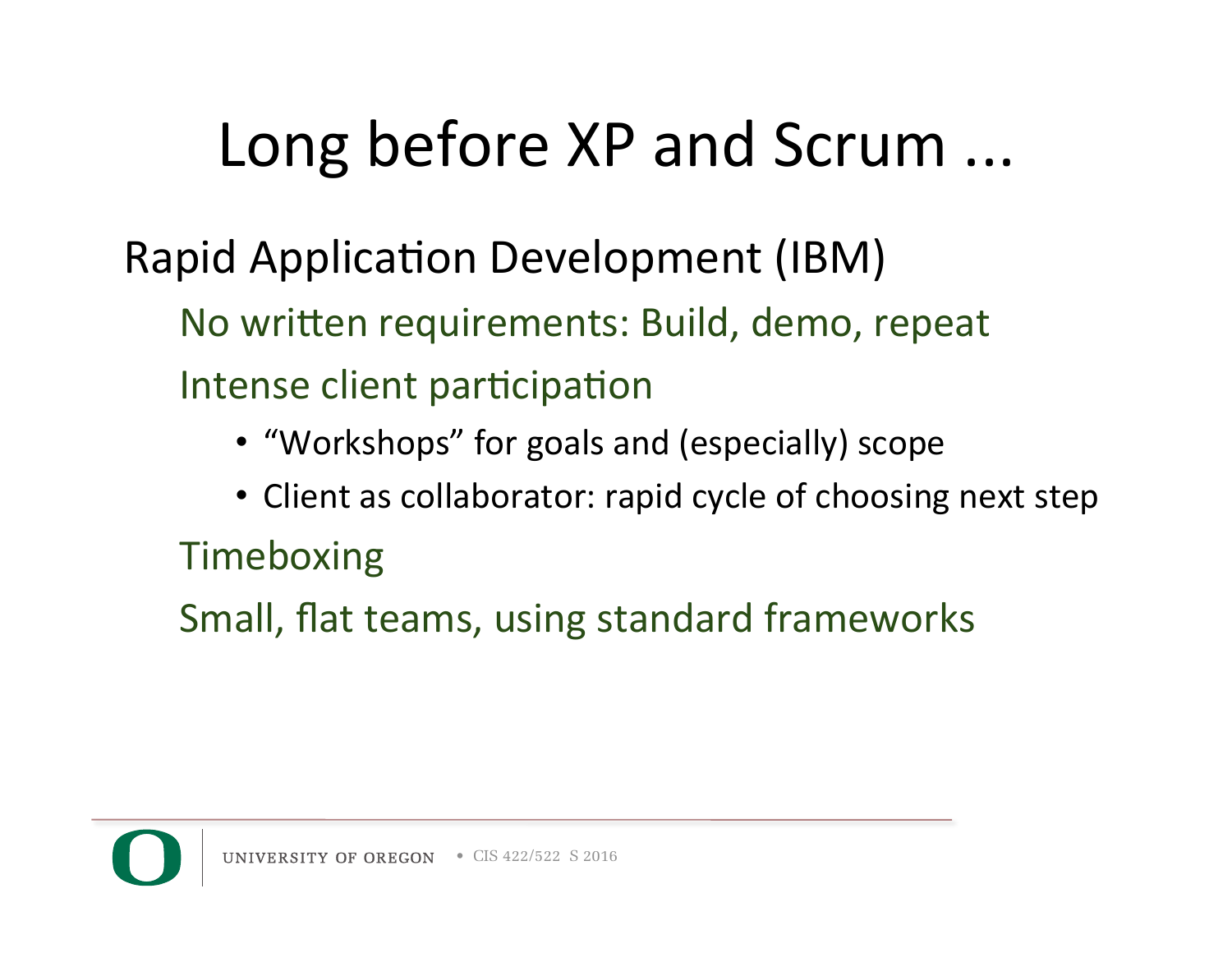# "Agile" process characteristics

- Very rapid build/evaluate/design cycle Days or weeks; not months
- Requirements are minimal and informal
	- Typically "user stories" (scenarios)
	- Requirements are assumed to be incomplete and evolving: We don't know till we see it
- Little architectural design; lots of refactoring
	- Design is also evolving; commit "as late as possible"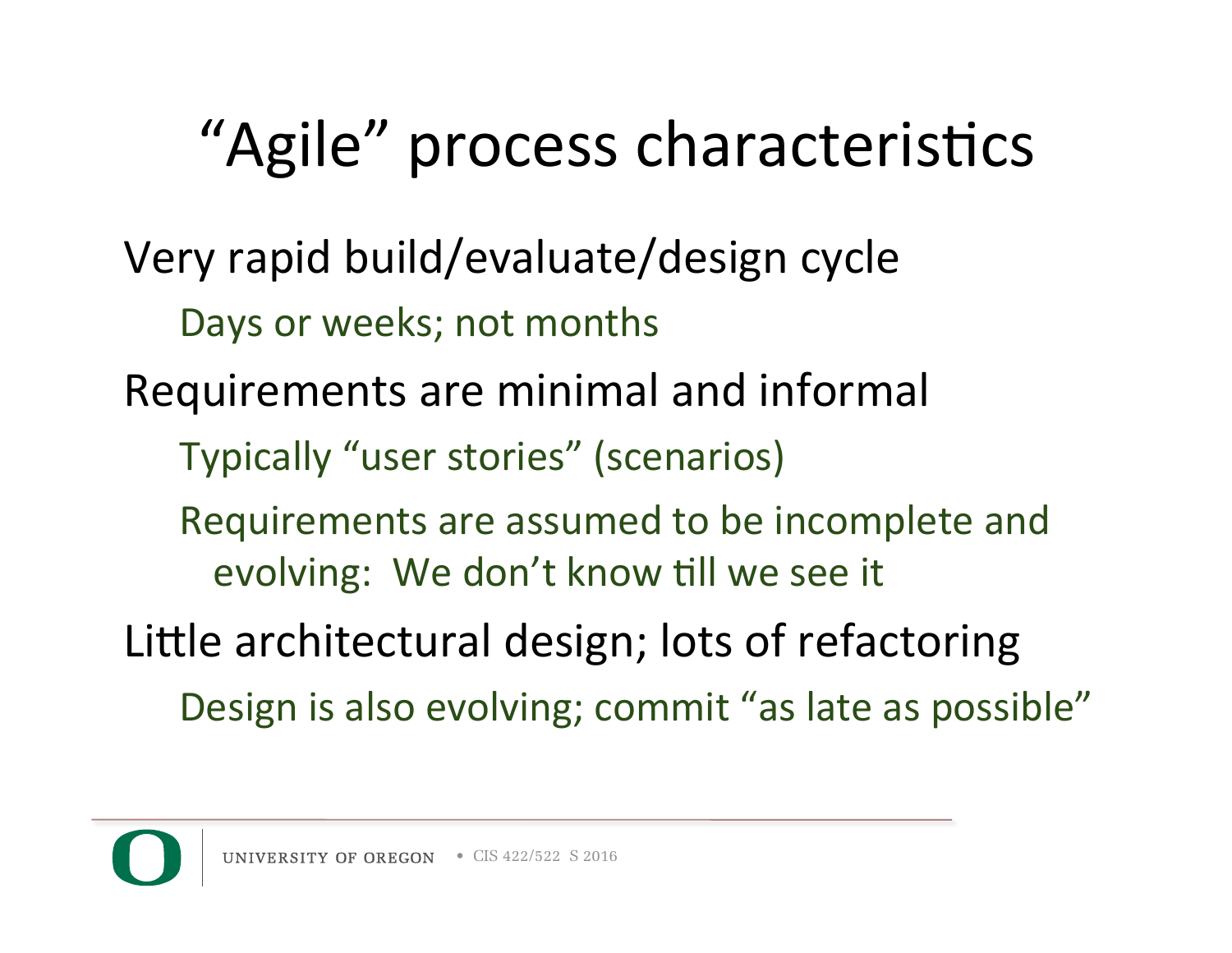| <b>Conventional</b>                                              | <b>Agile</b>                                                                   |
|------------------------------------------------------------------|--------------------------------------------------------------------------------|
| Documents record decisions<br>(requirements, design)             | Replace most documents with meetings                                           |
| Plan carefully, design for change                                | Do something useful now. Refactor<br>tomorrow. Don't anticipate or generalize. |
| A document (requirements, design, )<br>marks progress            | Progress is working code doing something<br>useful. Nothing else counts.       |
| Work products are reviewed (code<br>reviews, design reviews, )   | Pair programming.                                                              |
| Estimate schedule for planned features.                          | Select features for schedule.                                                  |
| Partition responsibility: I own this code,<br>you own that code. | Joint ownership: Anybody can change<br>anything.                               |
|                                                                  |                                                                                |

 $\overline{\mathbf{O}}$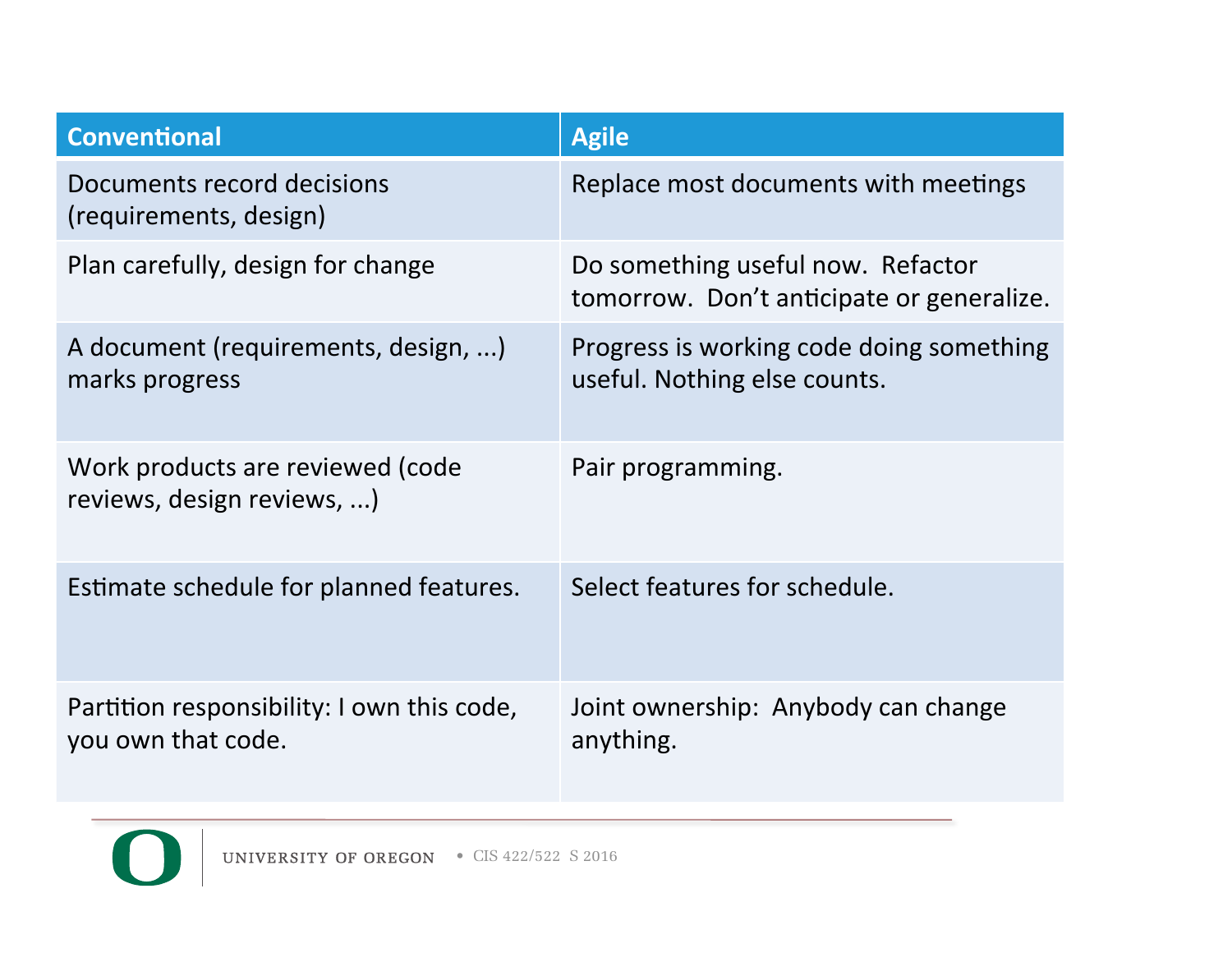### Reduced Paper Documentation

- Emphasis on rapid delivery and change
	- Not on preserving information for a longer period
	- Fixed personnel (including user representatives) reduces need for documents as orientation and communication
	- Active, intense user participation
- Reliance on computerized documentation
	- CASE tools, databases and application generators
	- The test cases are design "documentation"
- Developer "logs" of design rationale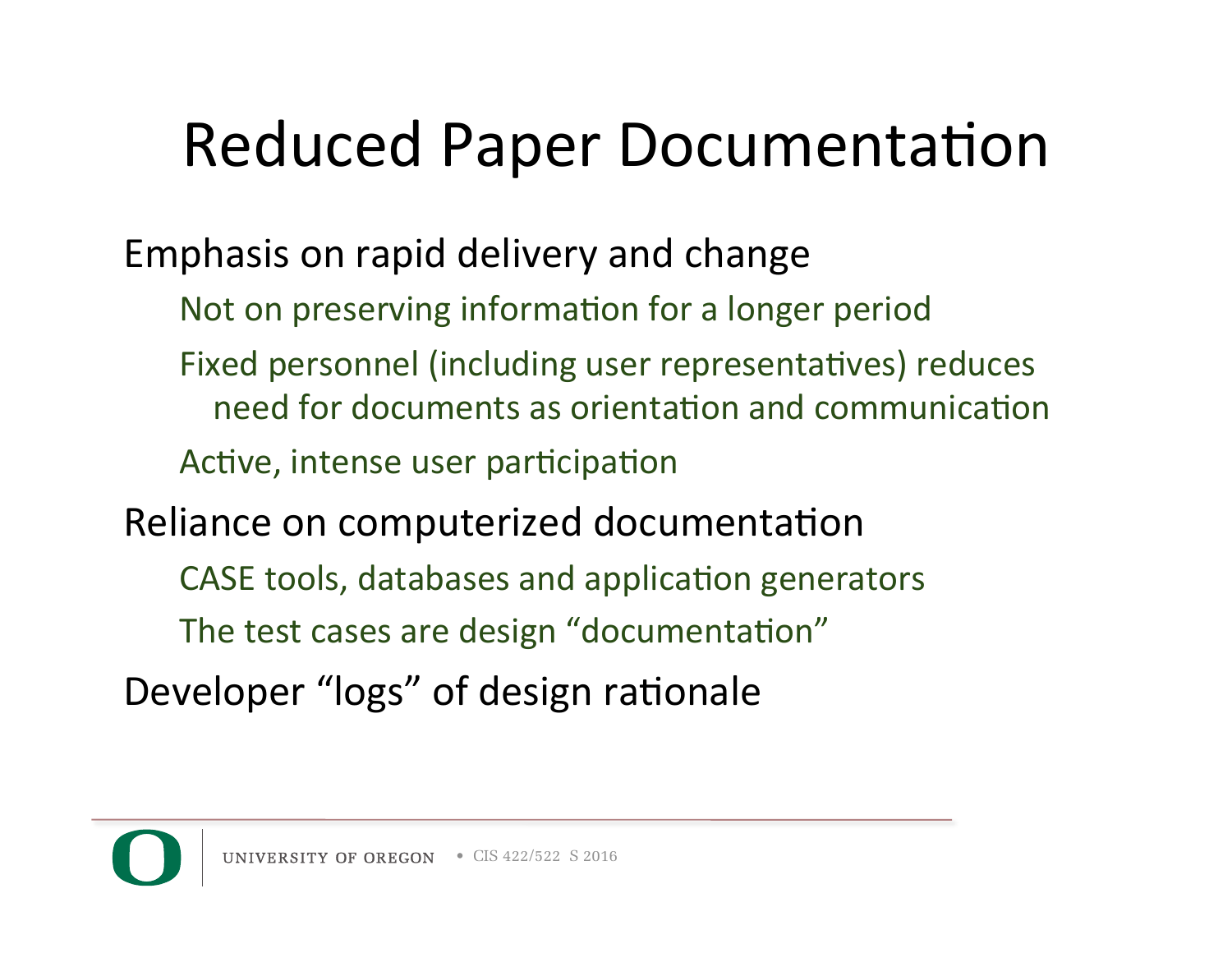### Practices: Developers are human

### Stand-up meetings

Daily scrum: What did you do yesterday, what do you plan to do today, and is there anything in your way? Pigs & chickens: Only pigs speak.

### Limited overtime

- Pair programming
- Test first
- Timeboxing
- Only developers estimate effort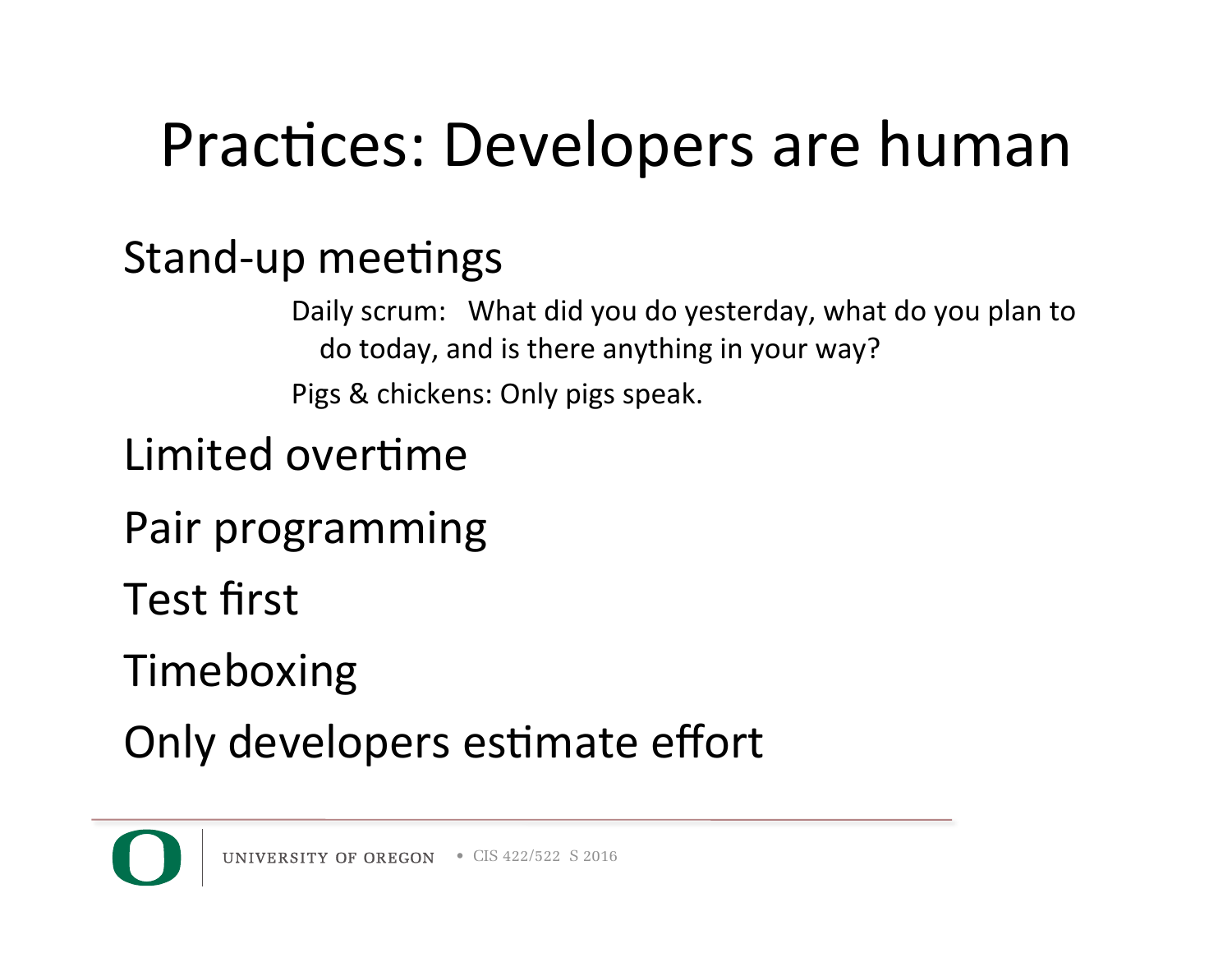### Timeboxing

- If functionality not delivered by date, scale back or abandon
	- Radical application of "design-to-schedule"
- The build-plan is stable; the product functionality is fluid within bounds of project scope
	- What is actually built depends on technical feasiblity as well as user wants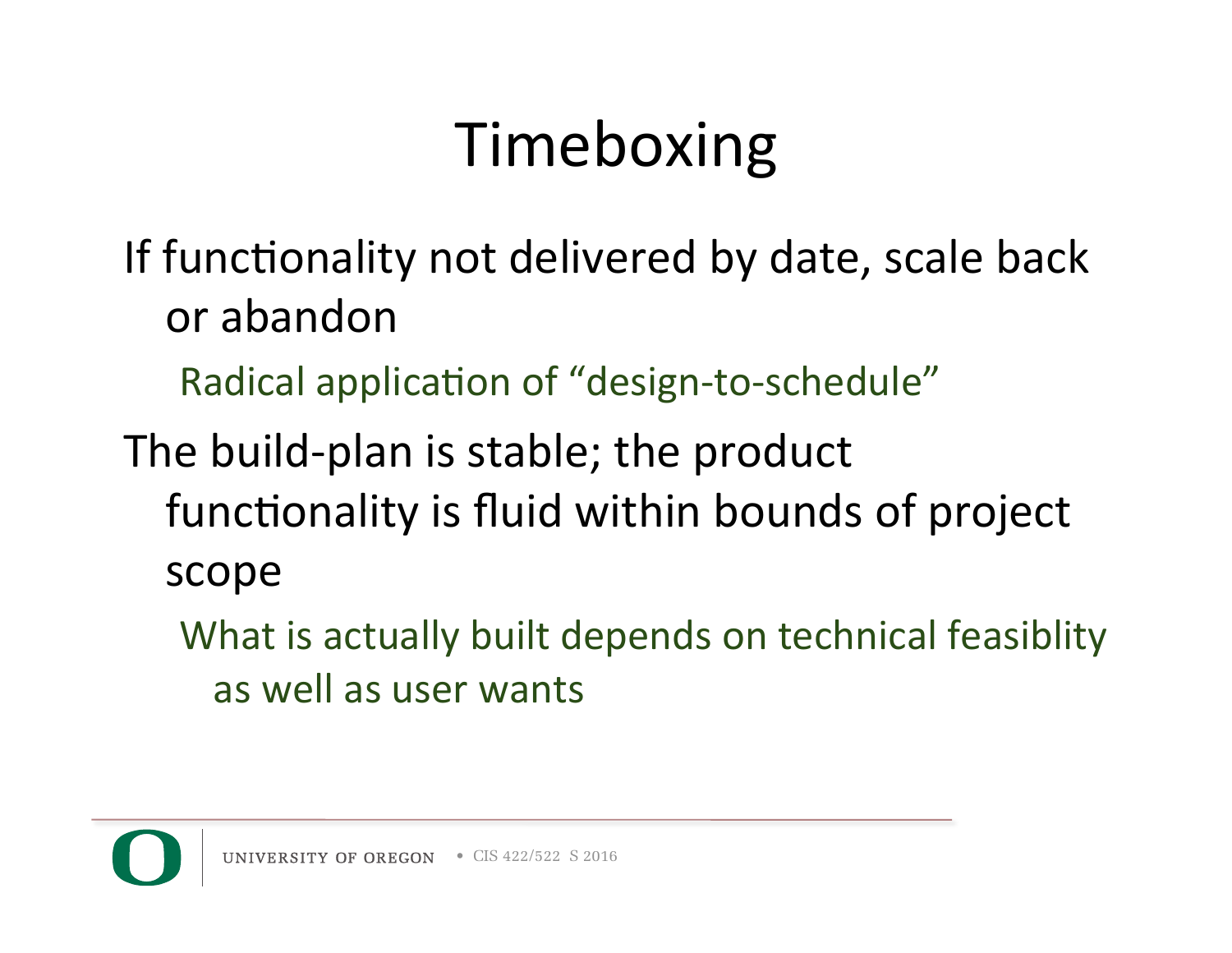### Community of Practice

#### Learn from experience, share experience; not a fixed process "by the book"

#### ▼ Assembla Announcements

6 keys to succeeding with distributed agile developmen Posted by on Apr 08 17:00 Want to build a lean, mean, code churning machine find that a distributed team can become agile and things. This chains with the processing



te in a software project

ctivity is doing less wo at's why most of the

**Switch Statements** (AKA "Case Statements") is a canonical CodeSmell (at leaset was about the list of RefactoringImprovingTheDesignOfExistingCode. The alleged problem with swi statements are scattered throughout a program. If you add or remove a clause in

• CIS 422/522 S 2016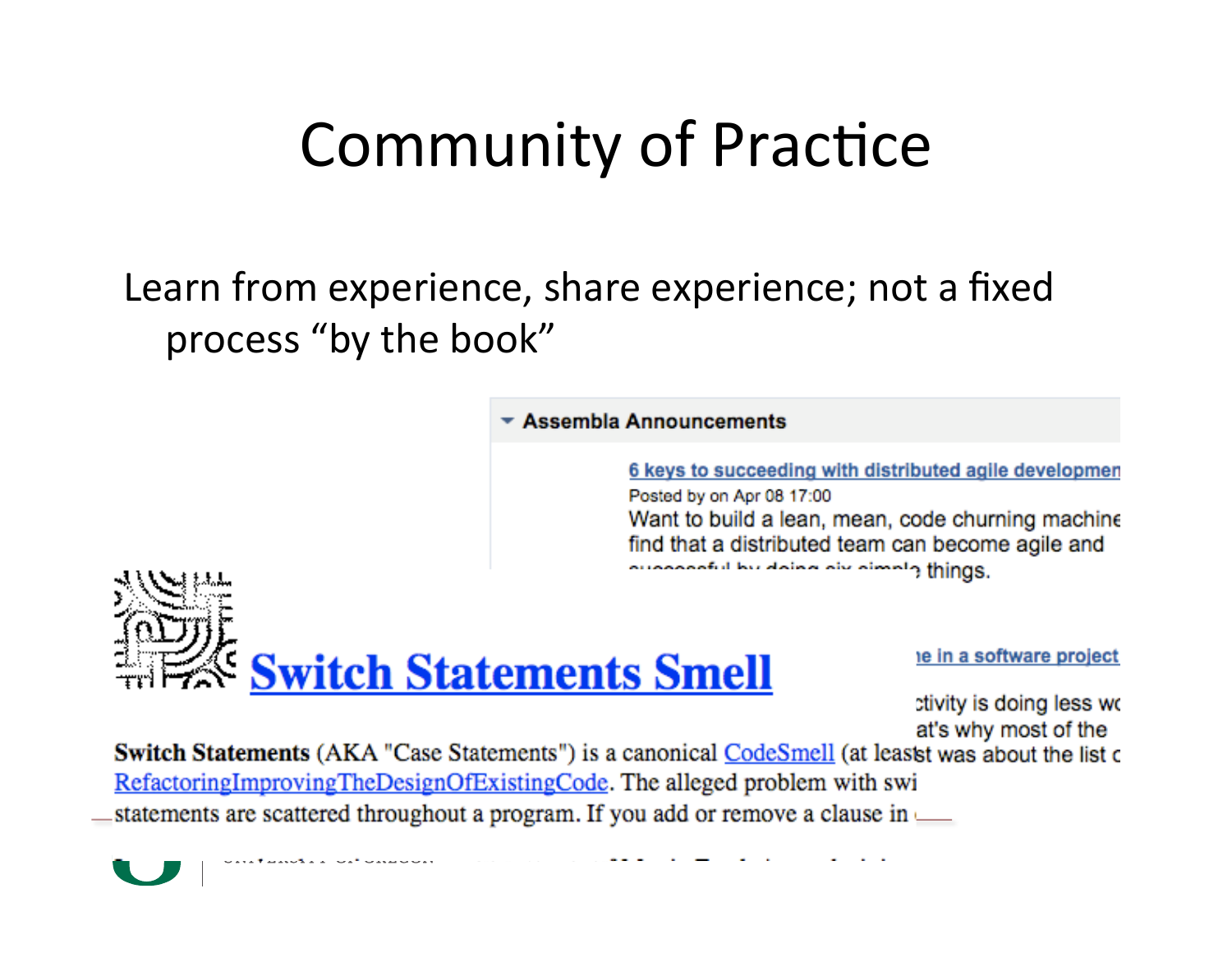### Agile vs. Just Hacking

It's easy to *just hack* and call it "agile" Agile development is adaptive but disciplined Each process (XP, Scrum, Crystal) has welldefined rules and practices

Irony? Lots of strict rules of practice, because we're humans and need discipline.

Next step is chosen by customer and developer together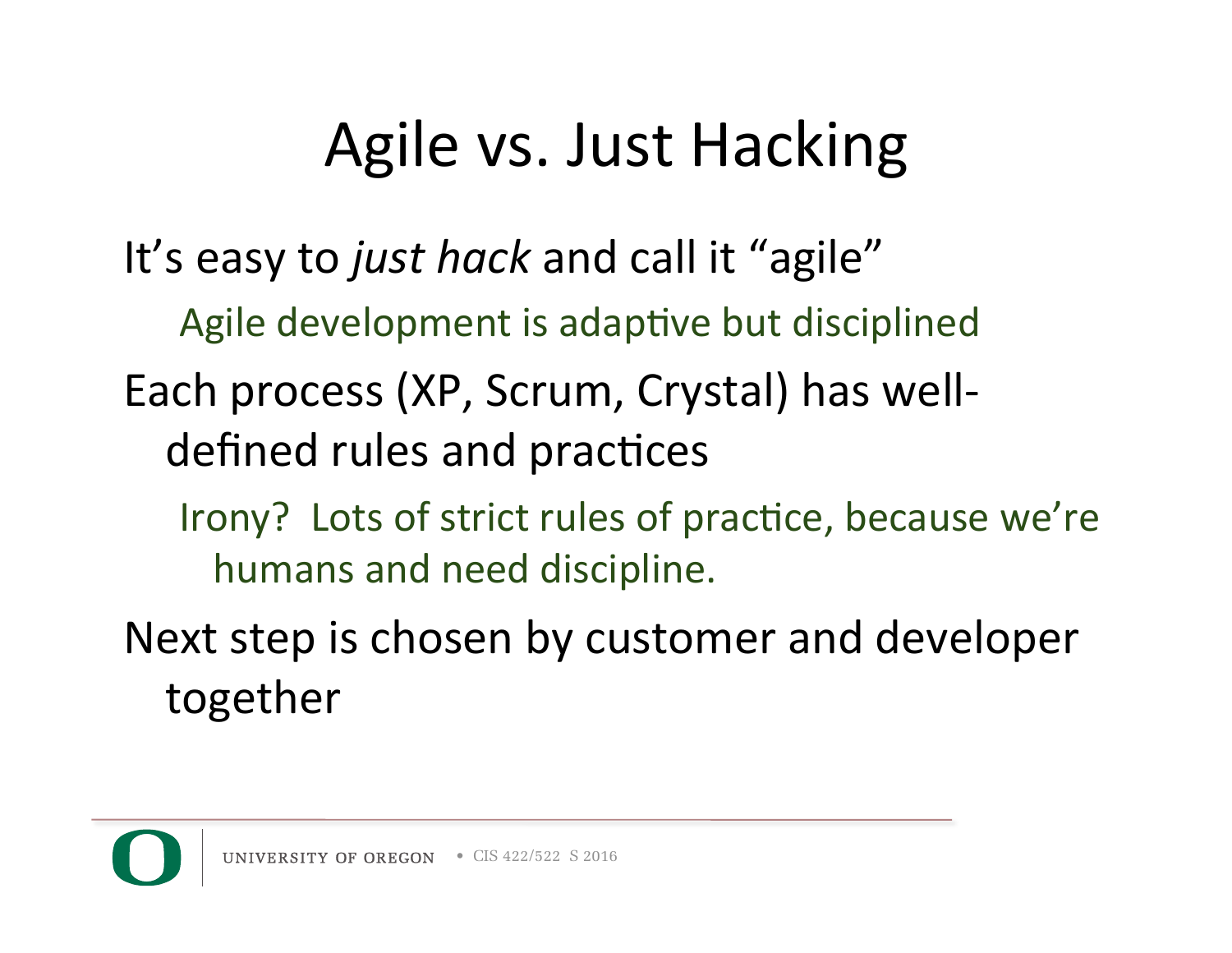### Example: Scrum Process

Two cycles:

- 24 hours, from "daily scrum" meeting to next
- 2 weeks to 30 days: the "sprint"
- Sprint results in delivered functionality (shippable)
	- Something from the prioritized feature backlog
	- Selected for importance, and feasibility
	- "Burndown" chart is current time-to-completion estimate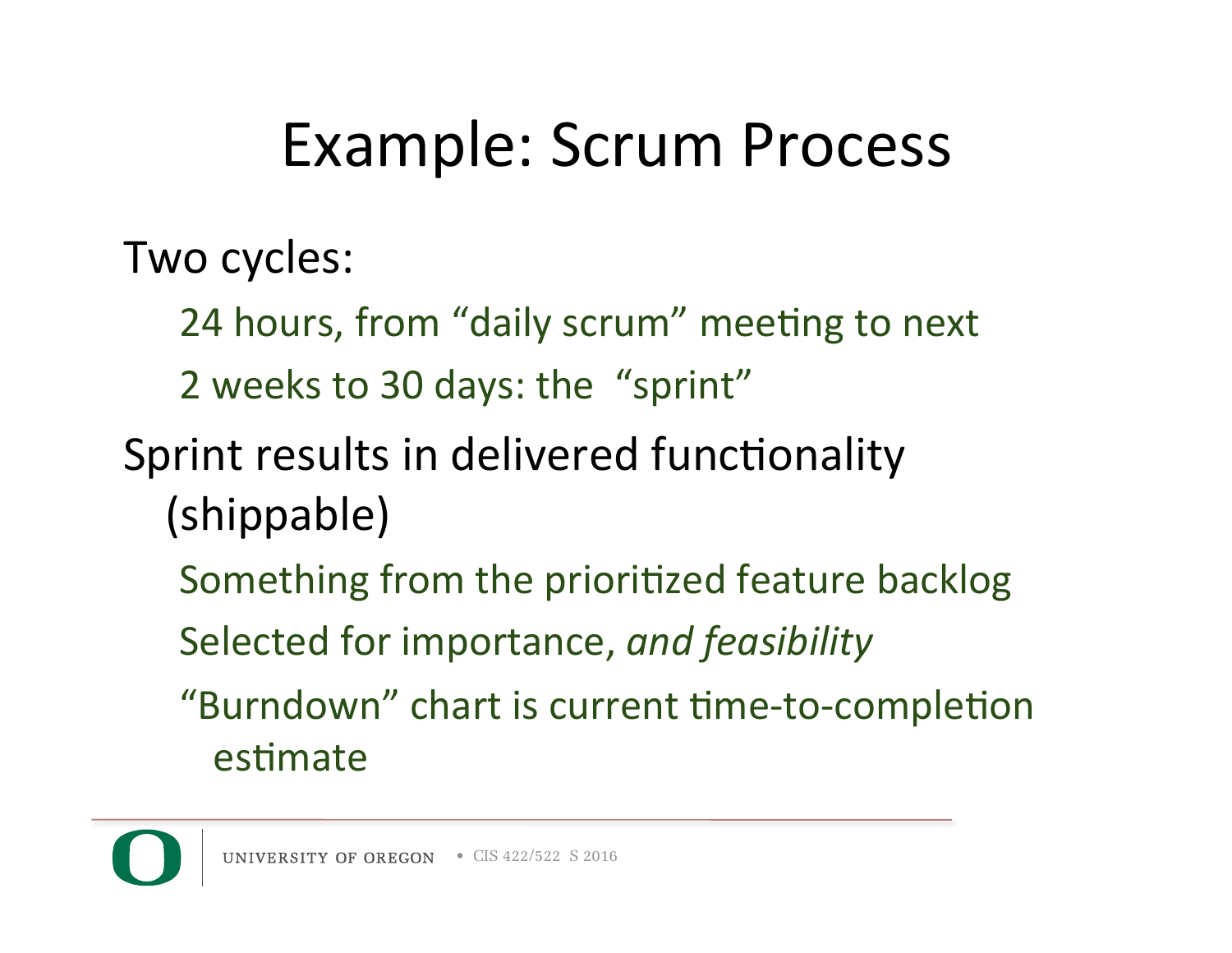### Continuous Process Improvement

#### Retrospectives

- After each sprint: what did we do well, what can we improve
- Note analogy to Toyota processes: just-in-time, transparent, constant improvement. Agile and Toyota model are both reactions against *Taylorism*.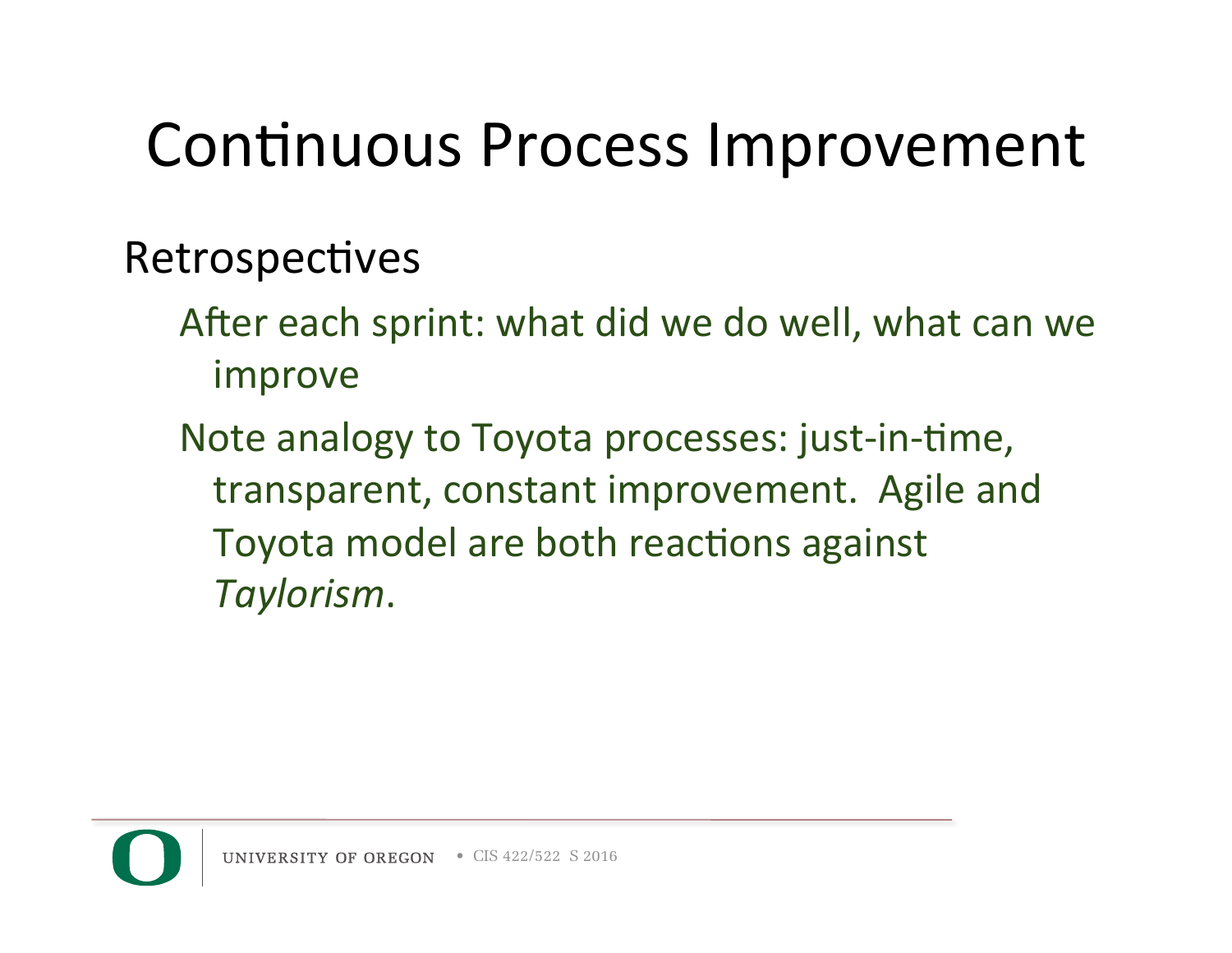# Goals (again)

Intellectual manageability

Predictability 

• ability to make a reasonably accurate plan

Visibility 

• ability to monitor ("how are we doing?")

Flexibility, Feedback

• ability to acquire and adjust to new information and circumstances 

Relative priority of these goals will vary by domain and organization